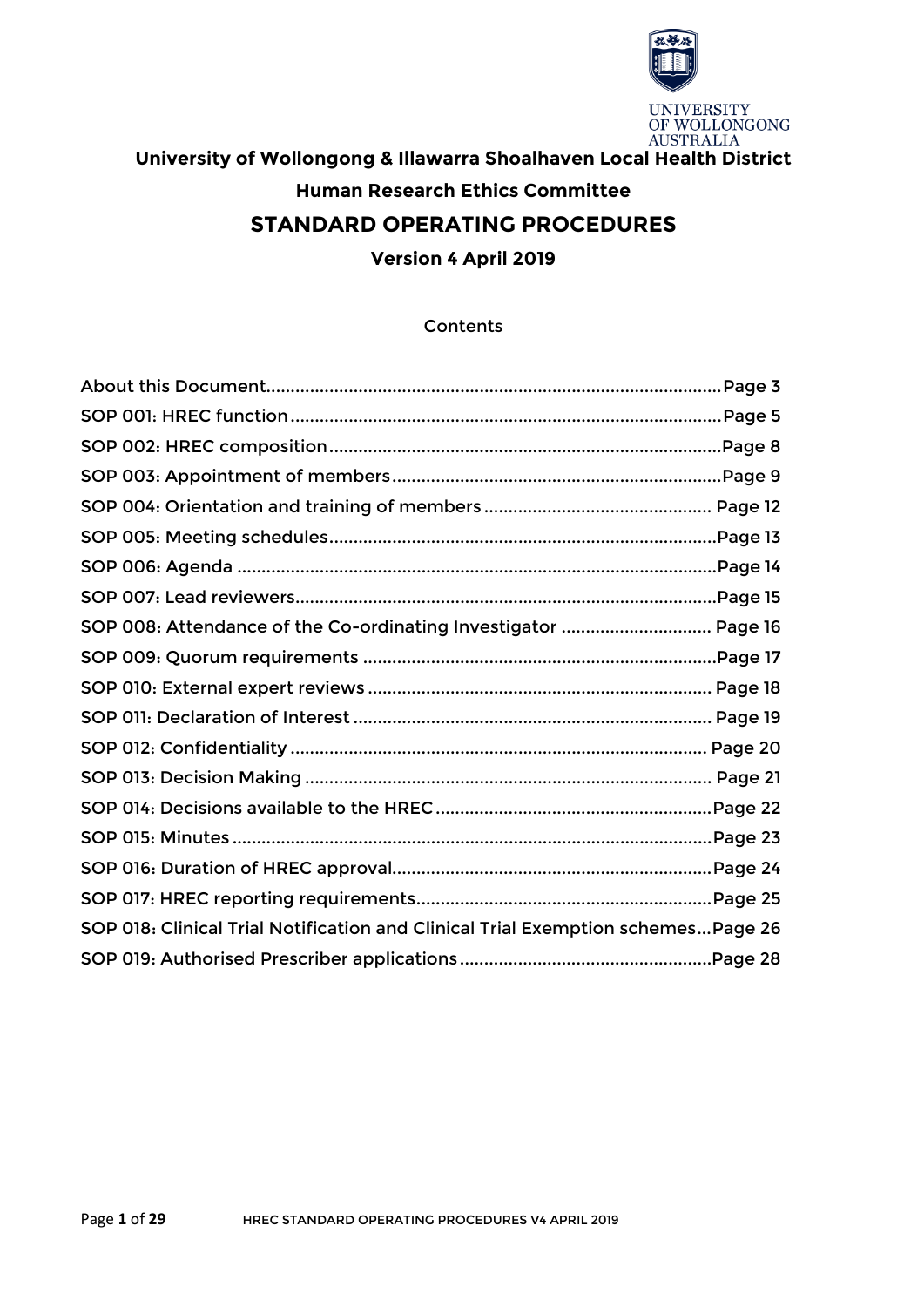

## **PURPOSE OF THIS DOCUMENT**

This document provides standard operating procedures for the University of Wollongong & Illawarra Shoalhaven Local Health District Health and Medical Human Research Ethics Committee (HREC) and Social Sciences HREC.

This document is based on NSW Ministry of Health document number GL2013\_009: Human Research Ethics Committees: Standard Operating Procedures for NSW Public Health Organisations.

## **SCOPE**

The HRECs are jointly convened by the University of Wollongong and the Illawarra Shoalhaven Local Health District. The University of Wollongong maintains the administrative responsibility for the HRECs, and liaises with the appropriate individuals at the Illawarra Shoalhaven Local Health District as required.

The Health and Medical HREC is accredited in NSW as a lead HREC for multi-centre research ethical review in the category of general research. The University of Wollongong is certified by the NHMRC for its multi-centre review processes in relation to the Health and Medical HREC under the national approach to Single Ethical Review.

## **Definitions & abbreviations:**

| Adverse event:                        | A physical reaction to a drug or other<br>interventional procedure, but also<br>emotional and/or psychological<br>distress due, for example, to the nature<br>of questions in a questionnaire; or a<br>breach of privacy                                                                |
|---------------------------------------|-----------------------------------------------------------------------------------------------------------------------------------------------------------------------------------------------------------------------------------------------------------------------------------------|
| Chairperson:                          | <b>Chairperson, Human Research Ethics</b><br>Committee                                                                                                                                                                                                                                  |
| <b>Contact Person:</b>                | The person nominated by the Co-<br>ordinating Principal Investigator /<br>Principal Investigator that the HREC<br>should correspond with in relation to<br>this ethics application                                                                                                      |
| Co-ordinating Principal Investigator: | The individual who takes overall<br>responsibility for the research project<br>and submits the project for ethical and<br>scientific review. They are responsible<br>for ongoing communication with the<br>HREC and passing on any outcomes<br>from this to the Principal Investigators |
| <b>Epidemiological Research:</b>      | Research that is the study of the<br>distribution and determinants of<br>health-related states or events in<br>specified populations, and the<br>application of this study to the control<br>of health problems                                                                         |
| <b>Executive Director, OHMR:</b>      | <b>Executive Director, Office for Health</b><br>and Medical Research (OHMR), New<br>South Wales Ministry of Health or their<br>delegate                                                                                                                                                 |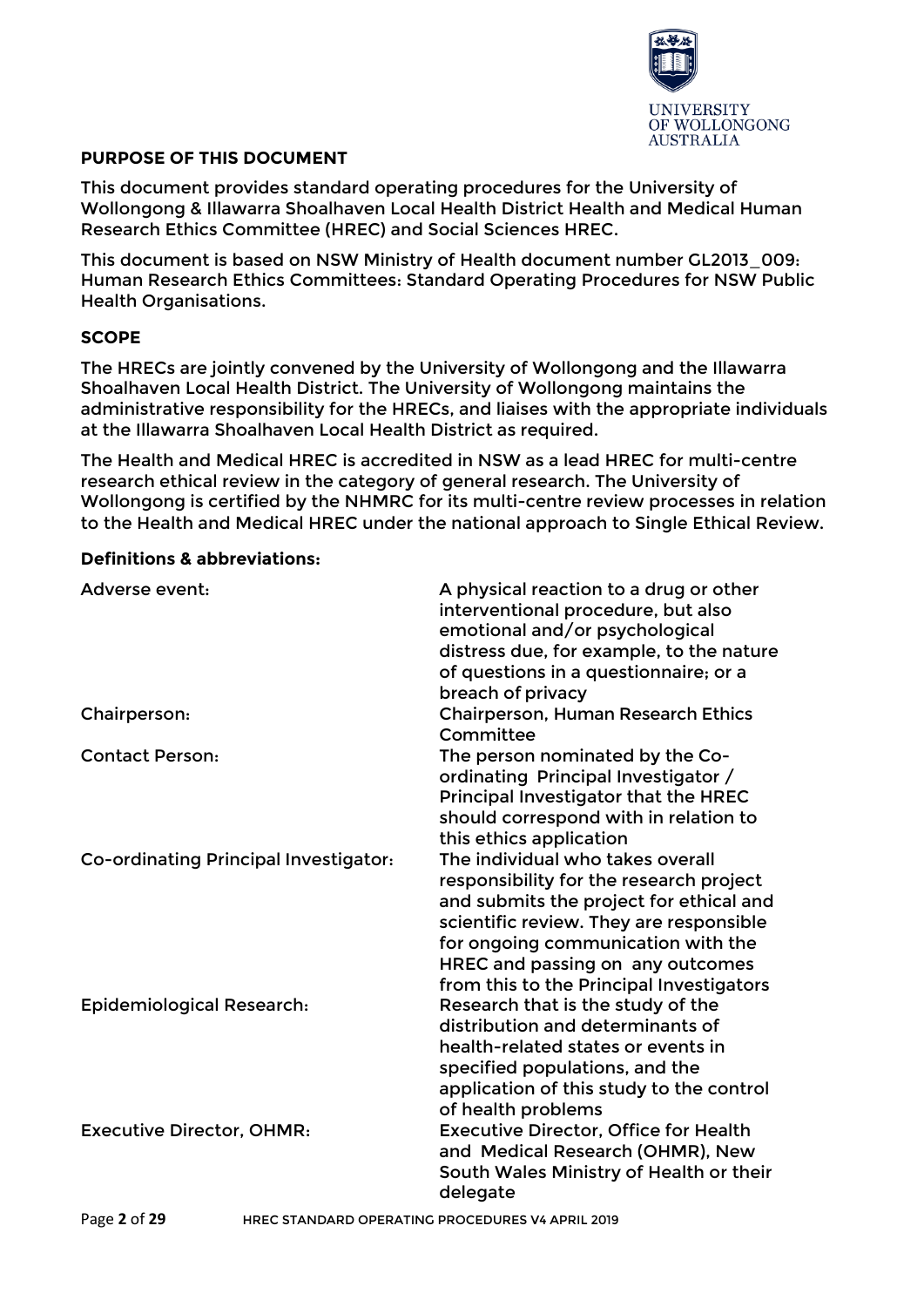

UNIVERSITY<br>OF WOLLONGONG

|                                  | AUSTRALIA                                    |
|----------------------------------|----------------------------------------------|
| <b>Executive Officer:</b>        | <b>Executive Officer, University of</b>      |
|                                  | Wollongong & Illawarra Shoalhaven            |
|                                  | <b>Local Health District Human Research</b>  |
|                                  | <b>Ethics Committee</b>                      |
| <b>Health Services Research:</b> | Human research involving the                 |
|                                  | integration of epidemiologic,                |
|                                  | sociologic, economic and other               |
|                                  | analytic sciences to study health            |
|                                  | services                                     |
| HREA:                            | <b>Human Research Ethics Application</b>     |
| HREC:                            | Human Research Ethics Committee,             |
|                                  | a committee constituted in                   |
|                                  | accordance with the National                 |
|                                  | Statement to review and where                |
|                                  | appropriate approve and monitor the          |
|                                  | ethical and scientific aspects of human      |
|                                  | research                                     |
| Lead Committee / Lead HREC:      | A Human Research Ethics Committee            |
|                                  | accredited by NSW Health to conduct          |
|                                  | the single ethical and scientific review     |
|                                  | of multi-centre research projects            |
| Low risk research:               | Research where the only foreseeable          |
|                                  | risk to the participant is one of            |
|                                  | discomfort                                   |
| Multi-centre research:           | Research that is conducted at more           |
|                                  | than one site within the NSW public          |
|                                  | health system, where the sites are           |
|                                  | within the jurisdiction of more than         |
|                                  | one NSW Ministry of Health HREC.             |
| <b>National Statement:</b>       | National Statement on Ethical                |
|                                  | Conduct in Human Research 2007.              |
|                                  | updated 2018, or replacement                 |
| Negligible risk research:        | Research where there is no foreseeable       |
|                                  | risk of harm or discomfort and any           |
|                                  | foreseeable risk is not more that            |
|                                  | inconvenience to the participants            |
| <b>NHMRC:</b>                    | <b>National Health and Medical Research</b>  |
|                                  | Council                                      |
| OHMR:                            | <b>Office of Health and Medical Research</b> |
| <b>Online Forms website:</b>     | An online system that enables users to       |
|                                  | electronically complete their                |
|                                  | applications for ethical and scientific      |
|                                  | review and site authorisation                |
| <b>Principal Investigator:</b>   | The individual who takes responsibility      |
|                                  | for the overall conduct, management,         |
|                                  | monitoring and reporting of research         |
|                                  | conducted at a site and submits the          |
|                                  | research project for site authorisation.     |
|                                  | For single centre research, Co-              |
|                                  | ordinating Principal Investigator and        |
|                                  |                                              |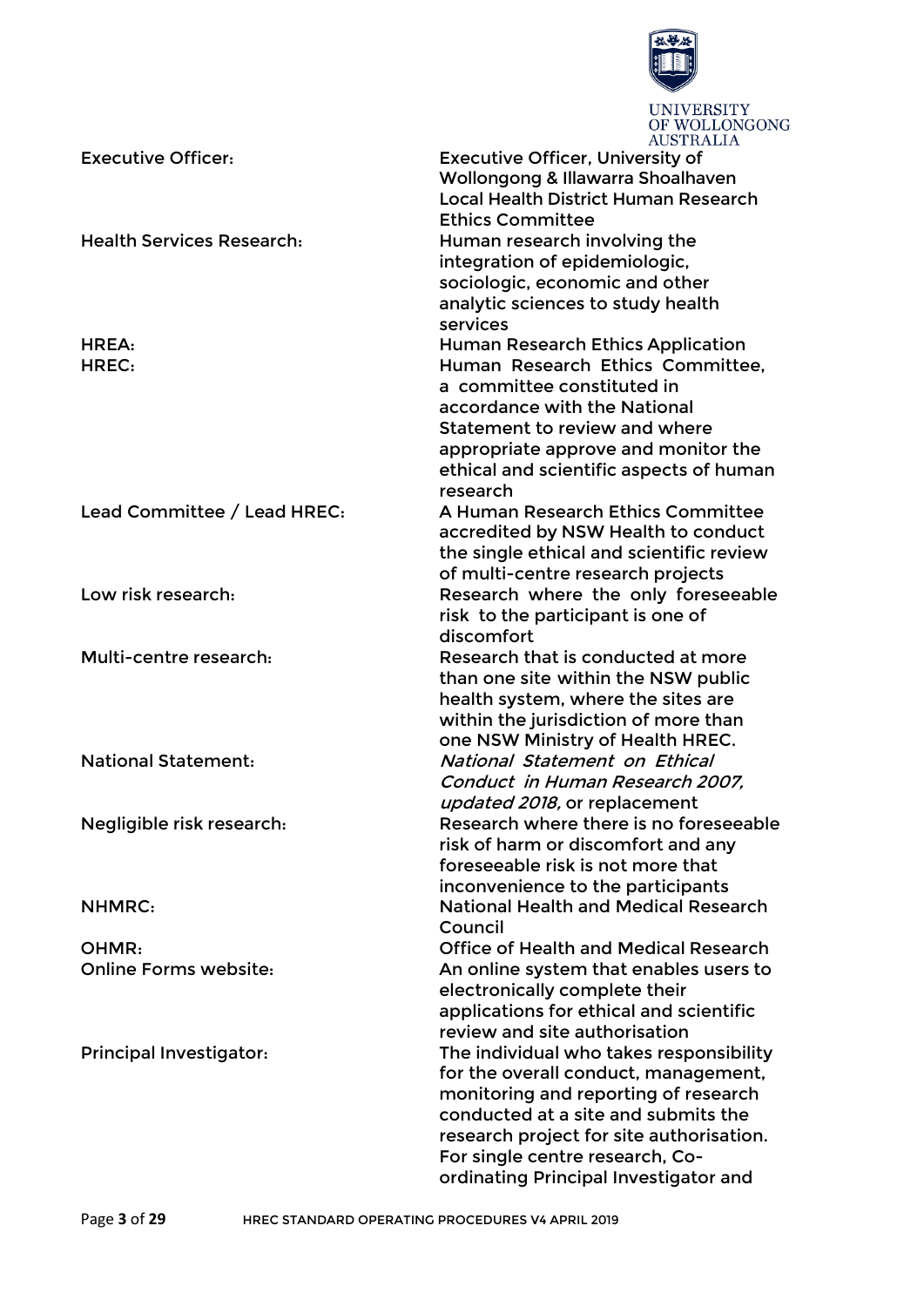

|                                     | Principal Investigator are synonymous      |
|-------------------------------------|--------------------------------------------|
| Public health organisation:         | As defined by section 7 of the Health      |
|                                     | Services Act 1997(NSW): a local health     |
|                                     | district, a statutory health corporation   |
|                                     | or an affiliated health organisation in    |
|                                     | respect of its recognised                  |
|                                     |                                            |
|                                     | establishments and recognised<br>services  |
| <b>Research Governance:</b>         | A framework through which research is      |
|                                     | effectively oversighted, such that it      |
|                                     | meets appropriate standards of             |
|                                     | quality, safety, privacy, risk             |
|                                     | management and financial                   |
|                                     | management                                 |
| <b>Research Governance Officer:</b> | The individual appointed within a          |
|                                     | Public Health Organisation who is          |
|                                     |                                            |
|                                     | responsible for the management of          |
|                                     | applications for site authorisation and    |
|                                     | oversight of authorised research           |
|                                     | projects                                   |
| Research protocol:                  | A document that details the objectives,    |
|                                     | design, methodology statistical            |
|                                     | considerations and organisation of a       |
|                                     | research project                           |
| Research:                           | Original investigation undertaken to       |
|                                     | gain knowledge, understanding and          |
|                                     | insight as described in the Australian     |
|                                     | Code for the Responsible Conduct of        |
|                                     | Research 2018                              |
| Site:                               | A facility, location or service where the  |
|                                     | research is being conducted                |
| Site authorisation:                 | The authorisation granted by the Chief     |
|                                     | <b>Executive or delegate of the Public</b> |
|                                     | <b>Health Organisation for the</b>         |
|                                     | commencement of a research project         |
| SSA:                                | Site Specific Assessment - a               |
|                                     | mechanism used by Public Health            |
|                                     | Organisations to ensure that the           |
|                                     | proposed research project complies         |
|                                     | with minimum governance                    |
|                                     | requirements, and to consider whether      |
|                                     | the research should be conducted and       |
|                                     | supported at a site                        |
| <b>UOW/ISLHD HREC:</b>              | University of Wollongong & Illawarra       |
|                                     | <b>Shoalhaven Local Health District</b>    |
|                                     |                                            |
|                                     | Human Research Ethics Committee            |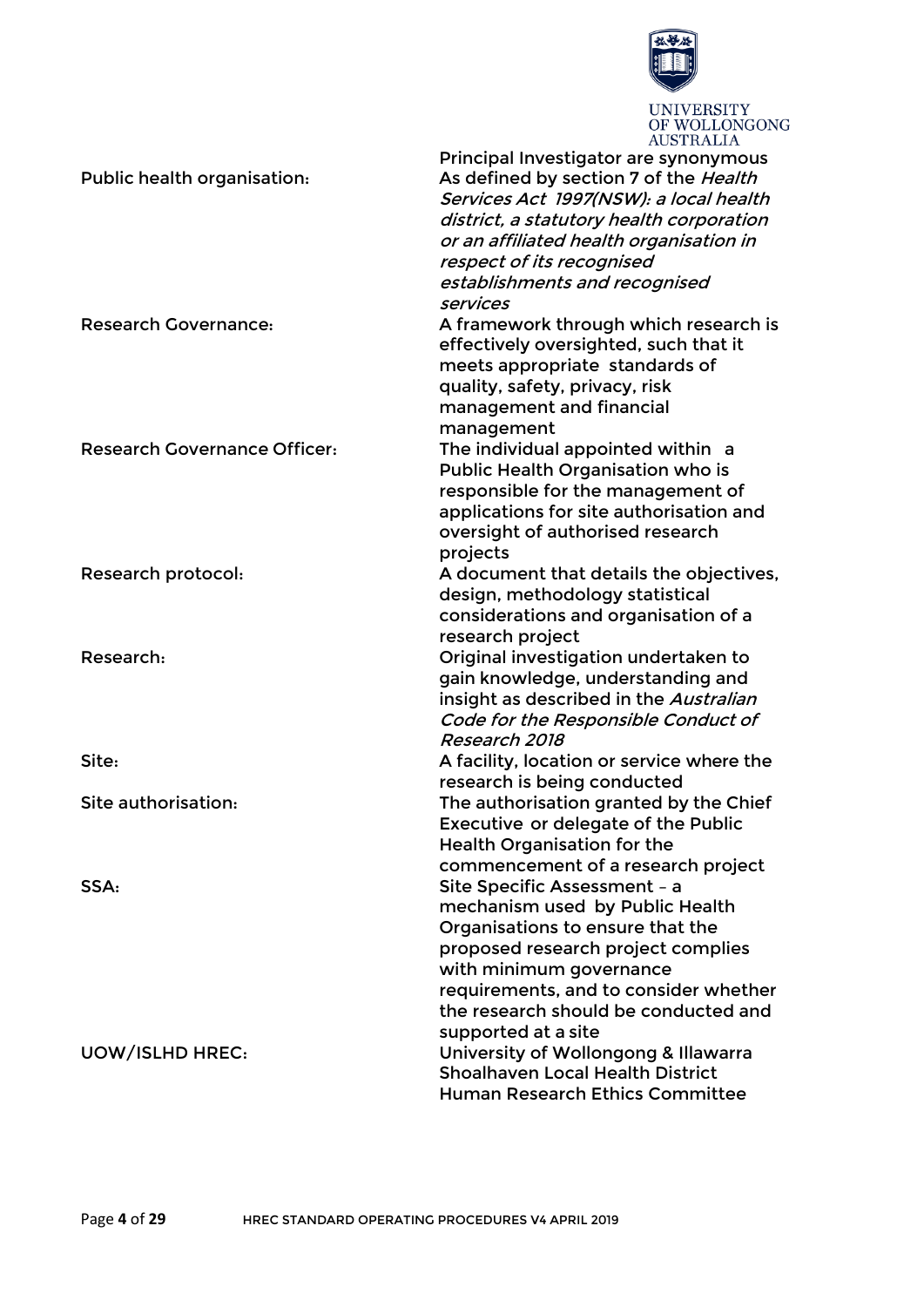

## **SOP 001: HREC function**

## **Objectives**

- 1.1. The UOW/ISLHD operate two HRECs to manage the volume of ethics applications received. These are separated into the Health & Medical HREC and the Social Sciences HREC.
- 1.2. The objectives of the HRECs are to:
	- a) Protect the mental and physical welfare, rights, dignity and safety of participants of research;
	- b) Promote ethical principles in human research;
	- c) Review research in accordance with the National Statement on Ethical Conduct in Human Research (2007) incorporating all updates [National Statement]; and
	- d) Facilitate ethical research through efficient and effective review processes.

## **Functions**

- 1.3. The HRECs function on behalf of the University of Wollongong and Illawarra Shoalhaven Local Health District to:
	- a) Provide independent oversight of human research projects;
	- b) Provide competent, timely review and monitoring of human research projects in respect of their ethical and scientific acceptability for as long as projects are active;
	- c) Determine the compliance of a human research project with the National Statement and grant, withhold or withdraw ethical approval; and
	- d) Provide advice to the ISLHD and the UOW on strategies to promote awareness of the ethical conduct of human research.

## **Accountability**

- 1.4. The HRECs are accountable to the ISLHD Chief Executive through the Chief Executive's nominee, the Area Director of Research Management, in the conduct of its business. The minutes of the Health & Medical HREC meeting shall be forwarded to the Area Director, following confirmation. A copy of all correspondence from the Ethics Unit to researchers on applications involving the ISLHD will be sent to the ISLHD Research Directorate Office.
- 1.5. The HREC is accountable to the Deputy Vice Chancellor (Research & Innovation) (DVC (R&I)) and the URC (through the Research Integrity Committee) of the University of Wollongong in the conduct of its business.
- 1.6. The HREC shall provide regular reports, at least on an annual basis, to the Chief Executive, the DVC(R&I) and the Research Integrity Committee (RIC), which will include information on membership, the number of proposals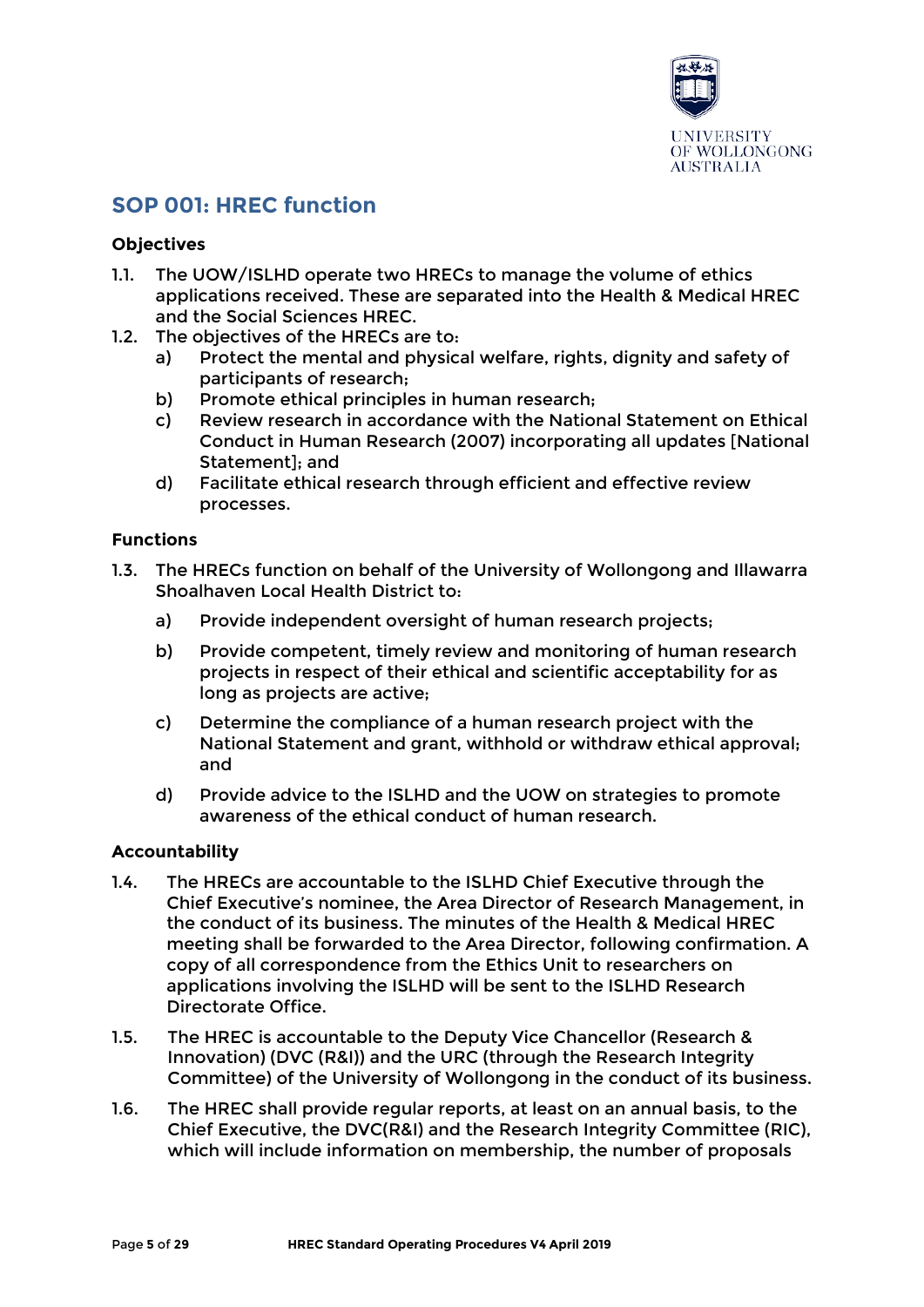

reviewed, status of proposals, a description of any complaints received and their outcome, and general issues raised.

- 1.7. The HREC may from time to time bring to the attention of the Chief Executive/RIC/DVC(R&I) or delegate issues of significant concern.
- 1.8. The HREC will provide reports to the:
	- Australian Health Ethics Committee (AHEC) in accordance with the requirements of the National Health and Medical Research Council (NHMRC); and
	- NSW Privacy Commissioner in accordance with the requirements of the Health Records and Information Privacy Act 2002 (NSW).
- 1.9. The HREC will undertake its review in a timely and efficient manner and have mechanisms to monitor and evaluate its performance.
- 1.10. The following information about the HREC available upon request to the general public and will be posted on the University of Wollongong website:
	- HREC contact details:
	- HREC Terms of Reference;
	- Standard Operating Procedures;
	- HREC membership;
	- HREC meeting dates.

#### **Scope of Responsibility**

The responsibilities of the UOW & ISLHD HRECs are to:

- 1.11. Review human research applications where the research involves patients, staff or students of the ISLHD or the UOW.
- 1.12. Review human research applications where the research takes place at:
	- any institutions governed by ISLHD; and/or
	- any institutions governed by UOW; and/or
	- any institutions governed by NSW Public Health organisations for multi-centre studies; and/or
	- external institutions/organisations and researchers in accordance with NSW Health policy (PD2008\_046 or subsequent updates); and/or
	- interstate institutions/organisations within the scope of a scheme of mutual acceptance of ethical and scientific review entered into by NSW Ministry of Health on behalf of the HREC.

This operating procedure does not prohibit the institution from accepting an ethical approval undertaken by another HREC as a sufficient ethical approval to allow the institution to approve the commencement of the project, provided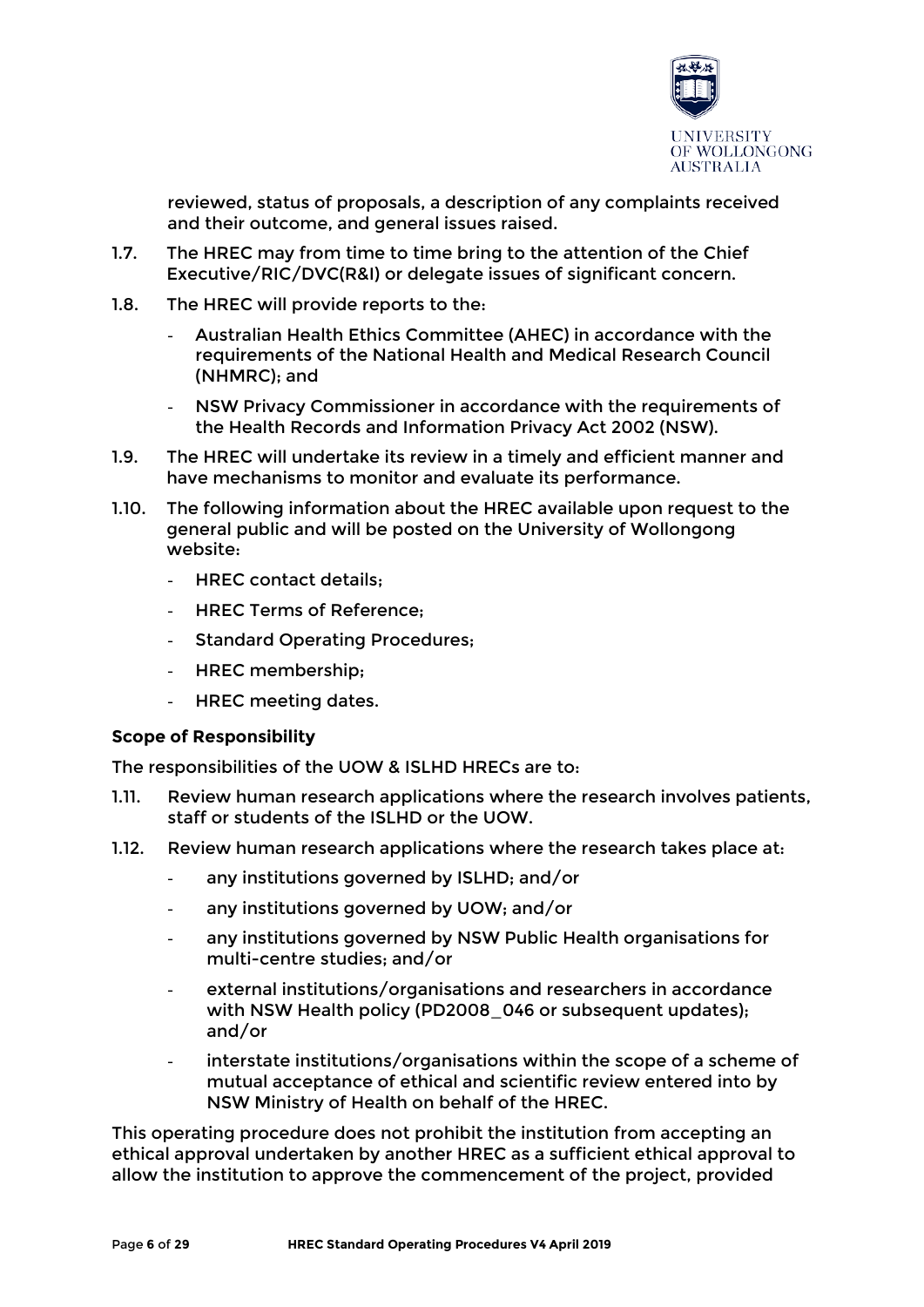

that such other HREC is registered with the Australian Health Ethics Committee. For research involving the ISLHD, the HREC must be on the approved NSW Health HREC list available at

<http://www.health.nsw.gov.au/ethics/research/contactshrec.asp>

## **Role of the Chairperson**

1.13. The Chairperson is responsible for the conduct of HREC business and for ensuring that the HREC reaches decisions on all matters. Where the Chairperson is not available, the meeting will be chaired by a Deputy Chairperson, or their delegate.

## **HREC Executive Committee**

- 1.14. The HREC has an Executive Committee comprising at least the HREC Chairperson or their delegate and a member of the research office.
- 1.15. The HREC Executive Committee is delegated to undertake expedited review and approval of business that does not require full HREC review, including some or all of the following:
	- Low and negligible risk research applications:
	- Amendments to current HREC approved research projects;
	- Responses to HREC queries, as approved by the full HREC for HREC Executive Committee review and approval;
	- Annual progress reports and final reports; and
	- Serious adverse events and suspected unexpected serious adverse reactions reports.
- 1.16. The minutes and decisions of the HREC Executive Committee are noted at the next HREC meeting.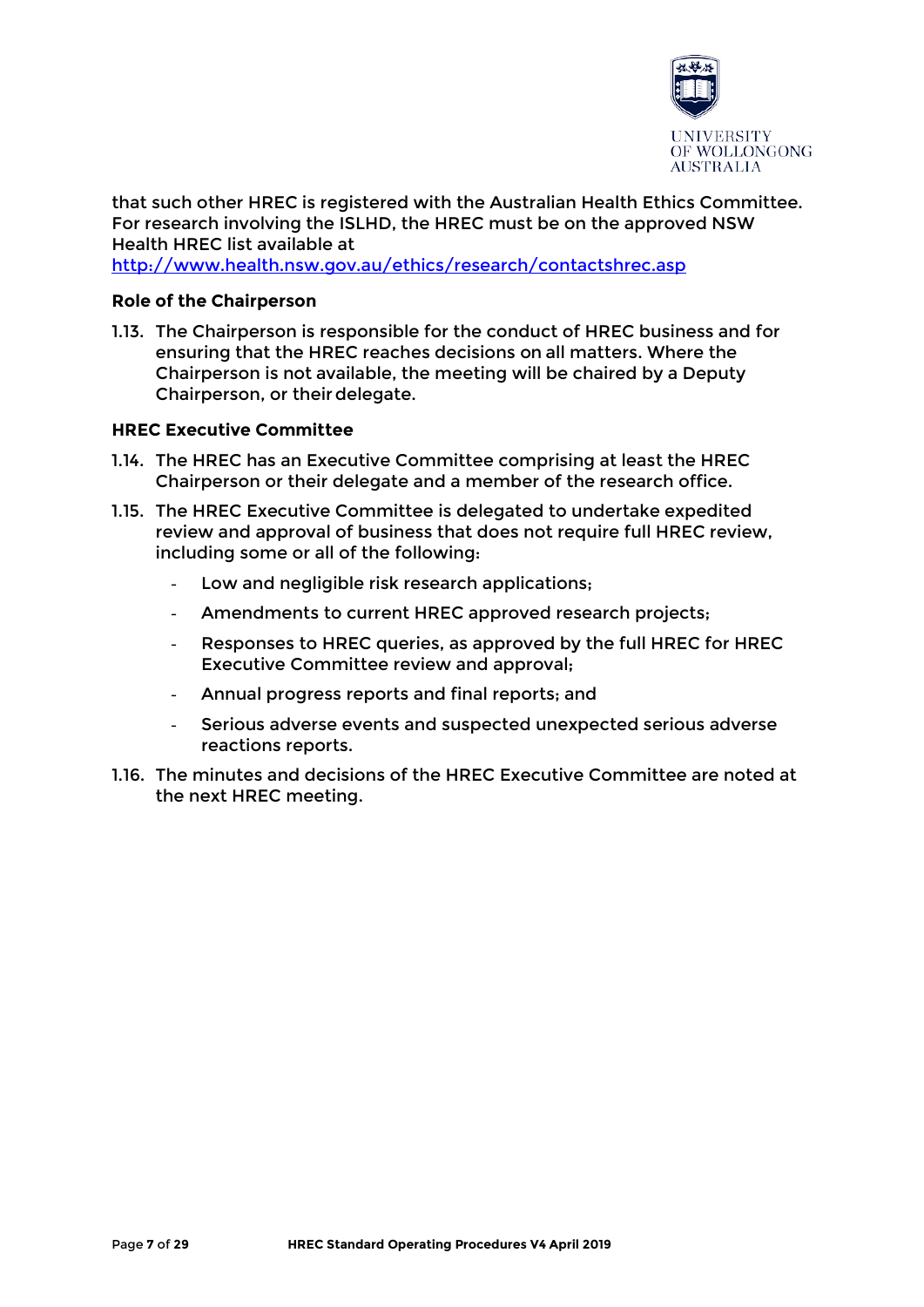

# **SOP 002: Membership composition**

- 2.1. The composition of each HREC shall be in accordance with the National Statement. Minimum membership shall be eight members, including men and women, comprising:
	- a chairperson;
	- at least two members who are lay people, one man and one woman, who have no affiliation with the institution or organisation, and who are not currently involved in medical, scientific, or legal work.
	- at least two members with knowledge of, and current experience in, the areas of research that are regularly considered by the HREC;
	- at least one member with knowledge of, and current experience in, the professional care, counselling or treatment of people;
	- at least one member who is a minister of religion, or a person who performs a similar role in the community;
	- at least one member who is a lawyer.
- 2.2. At least one third of the membership must be from outside of the institution for which the HREC is reviewing the research.
- 2.3. To ensure the membership will equip the HREC to address all the relevant considerations arising from the categories of research likely to be submitted, some or all of the above categories may be represented by more than one person. The Health and Medical HREC will include representatives from specialist areas in the ISLHD relevant to the research proposals reviewed by the HREC.
- 2.4. Where required, the HREC may seek advice and assistance from appropriate experts to assist with the review of a project. However, the HREC must be satisfied that such experts have no conflicts of interest in relation to the project under consideration arising from any personal involvement or participation in the project, any financial interest in the outcome or any involvement in competing research. Such person(s) shall be required to provide an undertaking of confidentiality and shall not be entitled to vote on any matter.
- 2.5. Additional members may be appointed to ensure the HREC has the expertise required to assess the applications submitted to it for consideration. If additional members are appointed the composition of the HREC shall continue to reflect diversity and balance in its membership, including in gender and the relative proportion of institutional and noninstitutional members.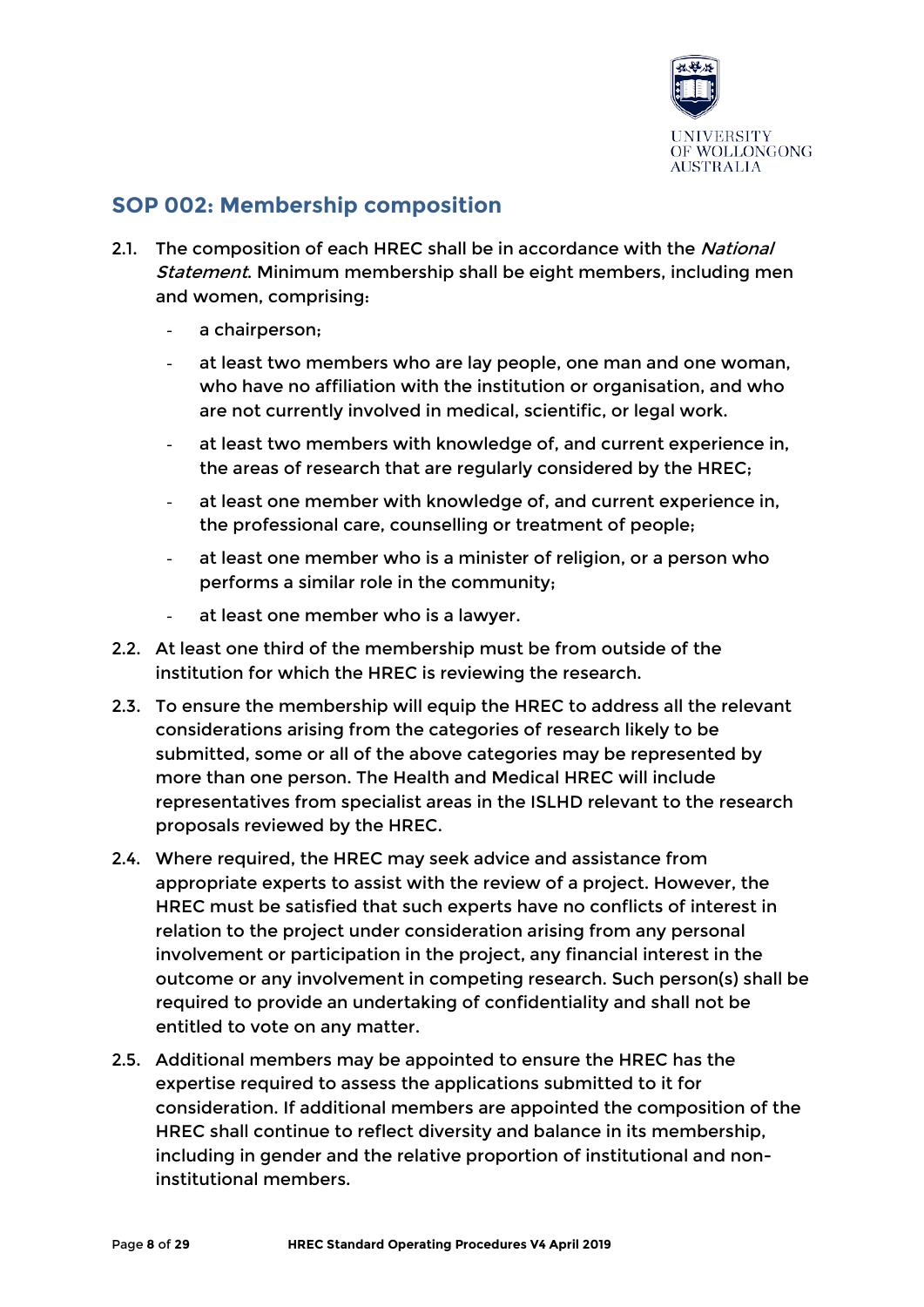

# **SOP 003: Appointment of members**

- 3.1. Members are appointed as individuals rather than in a representative capacity.
- 3.2. Prospective members of the HREC may be recruited by direct approach, nomination or by advertisement. Prospective members shall be asked to provide a copy of their Curriculum Vitae to the selection committee. Members must agree to their name and profession being made available to the public, including being published on the institutions websites.
- 3.3. A selection committee, consisting of the Chairperson, Executive Officer and at least one other HREC member shall interview the prospective member, consult with the HREC members and make a recommendation to the Chief Executive and/or DVC(R&I). Prospective members may be invited to attend a meeting of the HREC as an observer prior to considering an appointment.
- 3.4. Members are appointed by the Chief Executive and/or DVC(R&I) in consultation with the HREC and will receive a formal notice of appointment.
- 3.5. The Chairperson and Deputy Chairperson/s will be appointed by the Chief Executive and DVC(R&I). In the absence of the Chairperson, the Deputy Chairperson will perform the role and duties of the Chairperson.
- 3.6. The letter of appointment shall include the date of appointment, length of tenure, assurance that indemnity will be provided in respect of liabilities that may arise in the course of bona fide conduct of their duties as a HREC member, the circumstances whereby membership may be terminated and the conditions of their appointment.
- 3.7. Members will be required to sign a confidentiality undertaking upon appointment, stating that all matters of which he/she becomes aware during the course of his/her work on the HREC will be kept confidential; that any conflicts of interest, which exist or may arise during his/her tenure on the HREC will be declared; and that he/she has not been subject to any criminal conviction or disciplinary action, which may prejudice his/her standing as a HREC member.
- 3.8. Upon appointment, members shall be provided with the following documentation:
	- HREC Terms of Reference;
	- HREC Standard Operating Procedures;
	- list of members' names and contact information including that of the Executive Officer;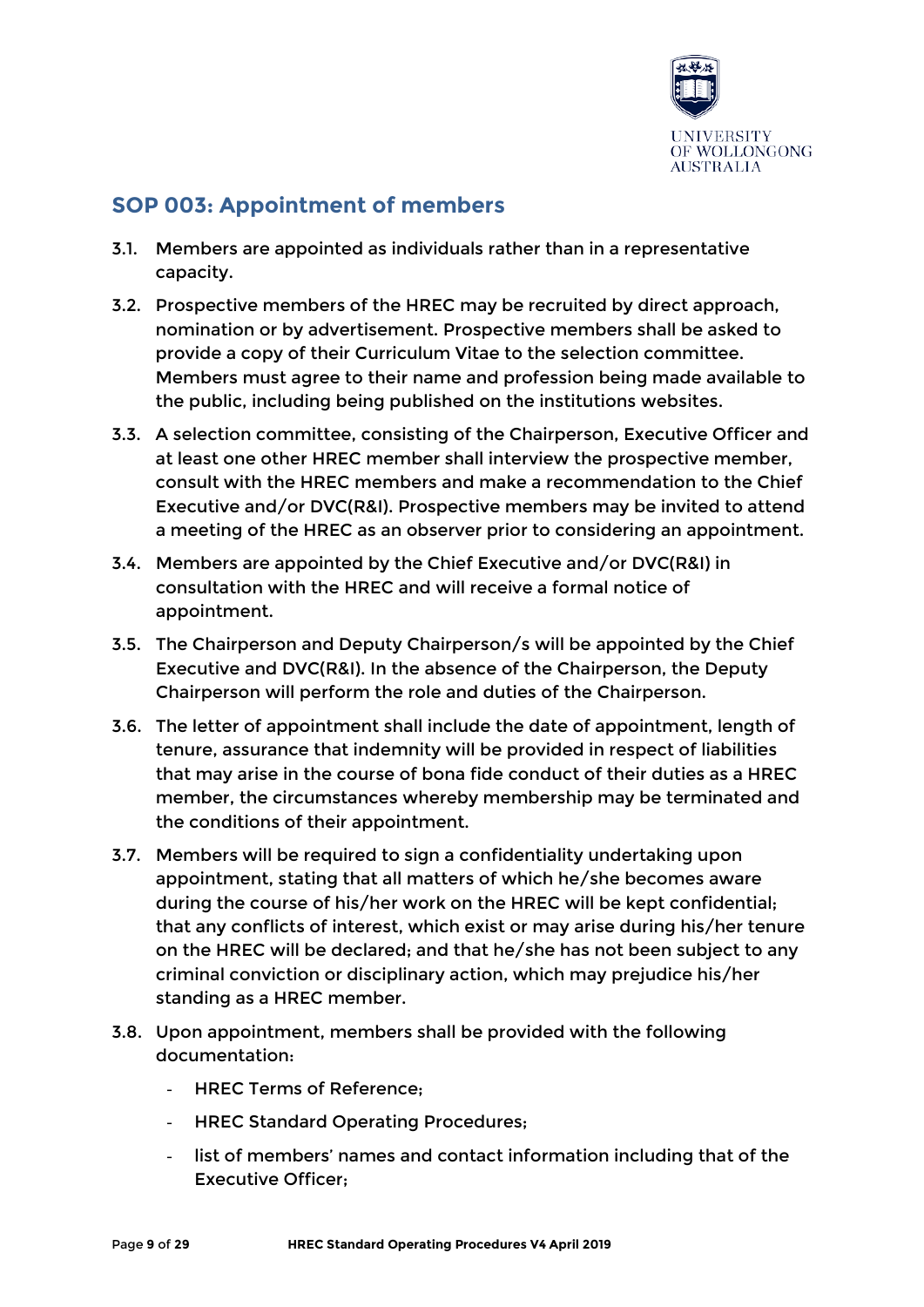

- NHMRC National Statement on Ethical Conduct in Human Research; and
- any other relevant information about the HREC's processes, procedures and protocols.
- 3.9. Members are appointed for a period of two years and may serve three consecutive terms only unless otherwise approved by the Chief Executive and DVCR. The Chair, Deputy Chair and Chair of any subcommittee may serve longer terms with the approval of the Chief Executive and DVC(R&I). Members will be advised when his/her term is due to expire. Reappointment is on invitation from Chief Executive and/or DVC(R&I) based on a recommendation from the Chairperson of the HREC.
- 3.10. Appointments shall allow for continuity, the development of expertise within the HREC, and the regular input of fresh ideas and approaches.
- 3.11. New members are expected to attend formal training sessions as soon as practicable after their appointment. All members are expected to attend education and training sessions at least annually. Reasonable costs associated with attendance at training and education sessions will be met by the host institutions.
- 3.12. Members shall not be remunerated except under exceptional circumstances, which must be approved on a case by case basis by the DVC(R&I) and/or Chief Executive. Members will be reimbursed for legitimate expenses incurred in attending HREC meetings, such as travelling and parking expenses.
- 3.13. Members may seek a leave of absence from the HREC for extended periods. Steps shall be taken to fill the vacancy.
- 3.14. Membership will lapse if a member fails to attend three consecutive meetings of the HREC without reasonable excuse/apology, unless exceptional circumstances exist. The Chairperson will notify the member of such lapse of membership in writing. Steps shall be taken to fill the vacancy which may arise.
- 3.15. Membership will lapse if a member fails to attend in full at least two thirds of all scheduled HREC meetings in each year, barring exceptional circumstances.
- 3.16. Members will be expected to participate in relevant specialised working groups as required. The Chairperson and Deputy Chairperson/s will be expected to be available between meetings to participate in Executive meetings.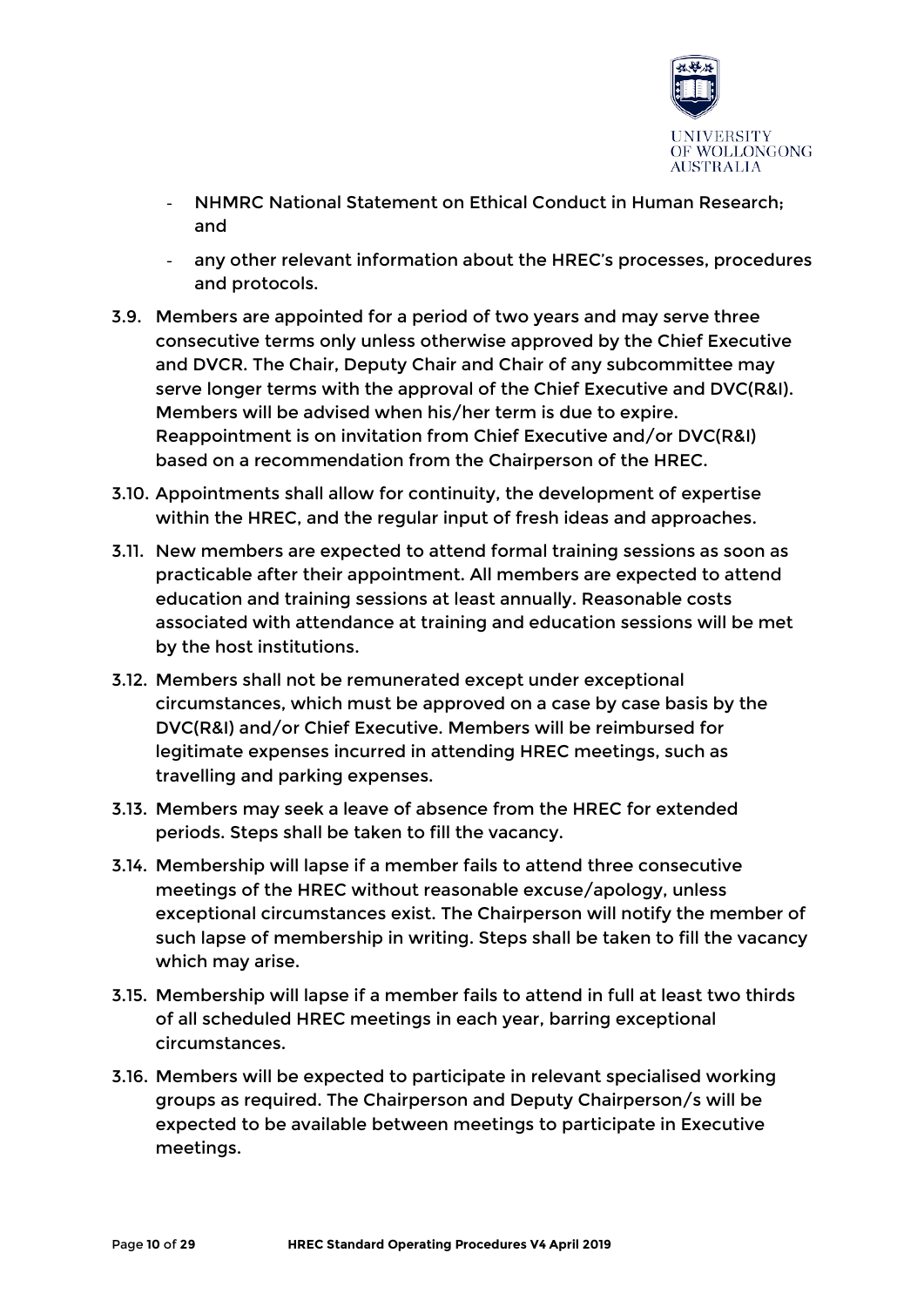

3.17. A member may resign from the HREC at any time upon giving notice in writing to the Chairperson.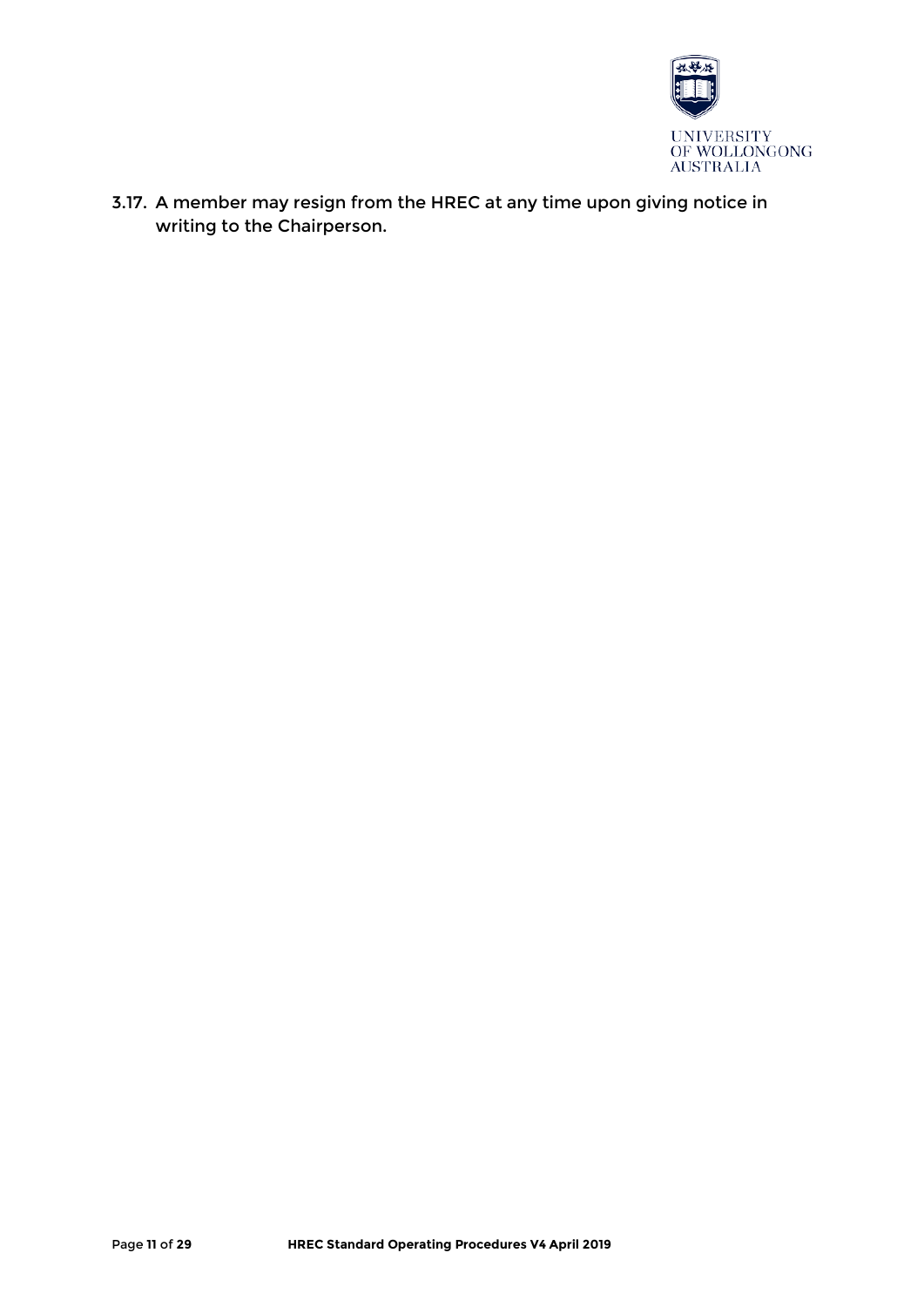

# **SOP 004: Orientation of new members**

- 4.1. New HREC members must be provided with adequate orientation.
- 4.2. Orientation may involve all or some of the following:
	- Introduction to other HREC members prior to the HREC meeting.
	- Informal meeting with Chair and Executive Officer to explain their responsibilities as an HREC member, the HREC processes and procedures.
	- An opportunity to sit in on HREC meetings before their appointment takes effect.
	- 'Partnering' with another HREC member in the same category.
	- Priority given to participate in training sessions.
- 4.3. Each member is:
	- expected to become familiar with the National Statement and consult other guidelines relevant to the review of specific research applications; and
	- encouraged to attend continuing education or professional development activities in research ethics once in each period of appointment.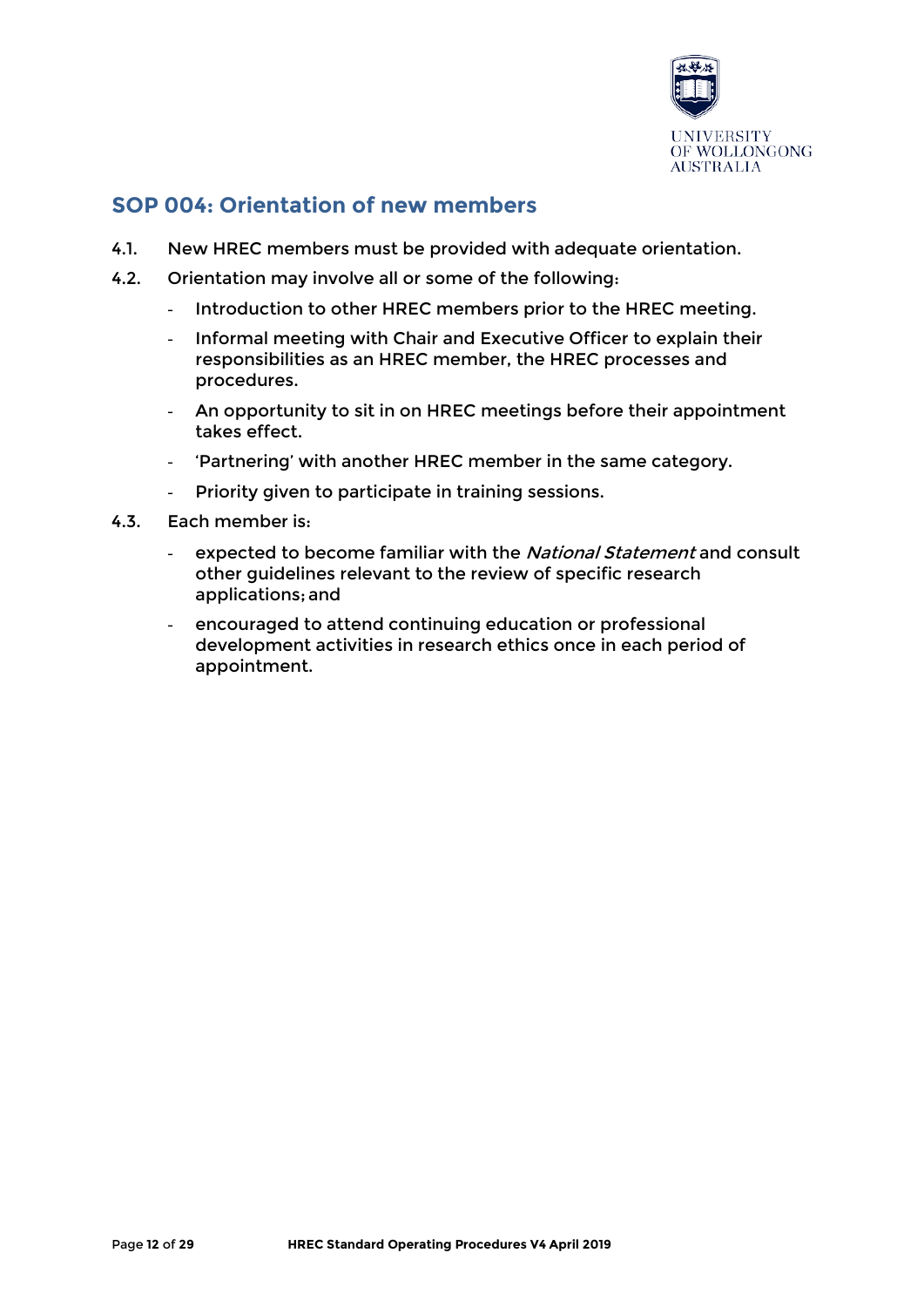

# **SOP 005: Meeting schedules**

- 5.1. The HREC meets on a regular basis, which will normally be at monthly intervals. The HREC holds at least 8 scheduled meetings in each year for the purposes of reviewing new applications.
- 5.2. Meeting dates and application closing dates are made publiclyavailable.
- 5.3. Additional meetings are held where necessary to ensure that reviews are completed within a timely fashion, to discuss matters relating to the establishment or operating procedures of the HREC or for training purposes.
- 5.4. The schedule of HREC meetings for the calendar year commencing 1 January is ratified by the HREC before or at the last meeting of the previous year. The schedule sets out the dates, times and venues of meetings, and the closing date for submission of applications.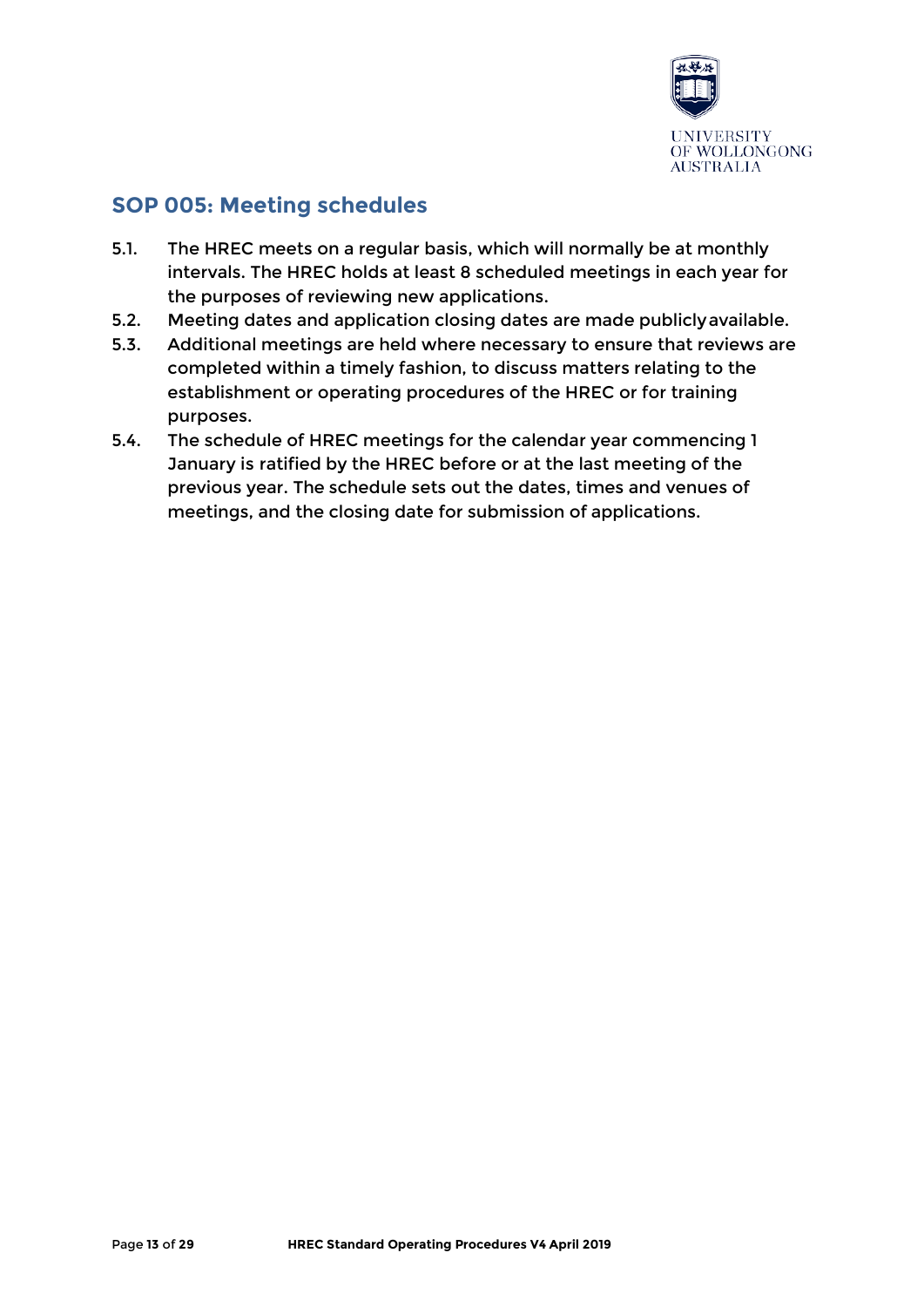

## **SOP 006: Agenda**

- 18.1. The Executive Officer prepares an agenda for each HREC meeting.
- 18.2. The meeting agenda and associated documents are circulated to HREC members at least 7 days prior to the next meeting electronically and/or as papercopies.
- 18.3. Documentation received after the closing date are included on the agenda and/or tabled at the meeting at the discretion of the Executive Officer and/orChairperson.
- 18.4. New applications received after the closing date are not tabled at the meeting.
- 18.5. As a minimum, the agenda includes the followingitems:
	- Attendance and apologies;
	- Declarations of conflicts of interest relating to agendaitems;
	- Confirmation of minutes of the previous HREC meeting;
	- Business arising since the previous meeting(s) that the HREC indicated it wished to reconsider;
	- Minutes of meetings and any issues for noting and/or approving from the HREC Executive Committee, subcommittees and external expert reviewers for example:
	- Amendments to documents or modifications to applications and research projects;
	- Annual progress reports and final reports;
	- Reports of serious adverse events and suspected unexpected serious adverse reactions;
	- New applications for review and, if applicable, the spokesperson or lead reviewer nominated by the HREC to lead the discussion on each application;
	- General business: and
	- Notification of the date, time and venue of the next scheduled meeting.

18.6. The agenda and all documentation areconfidential.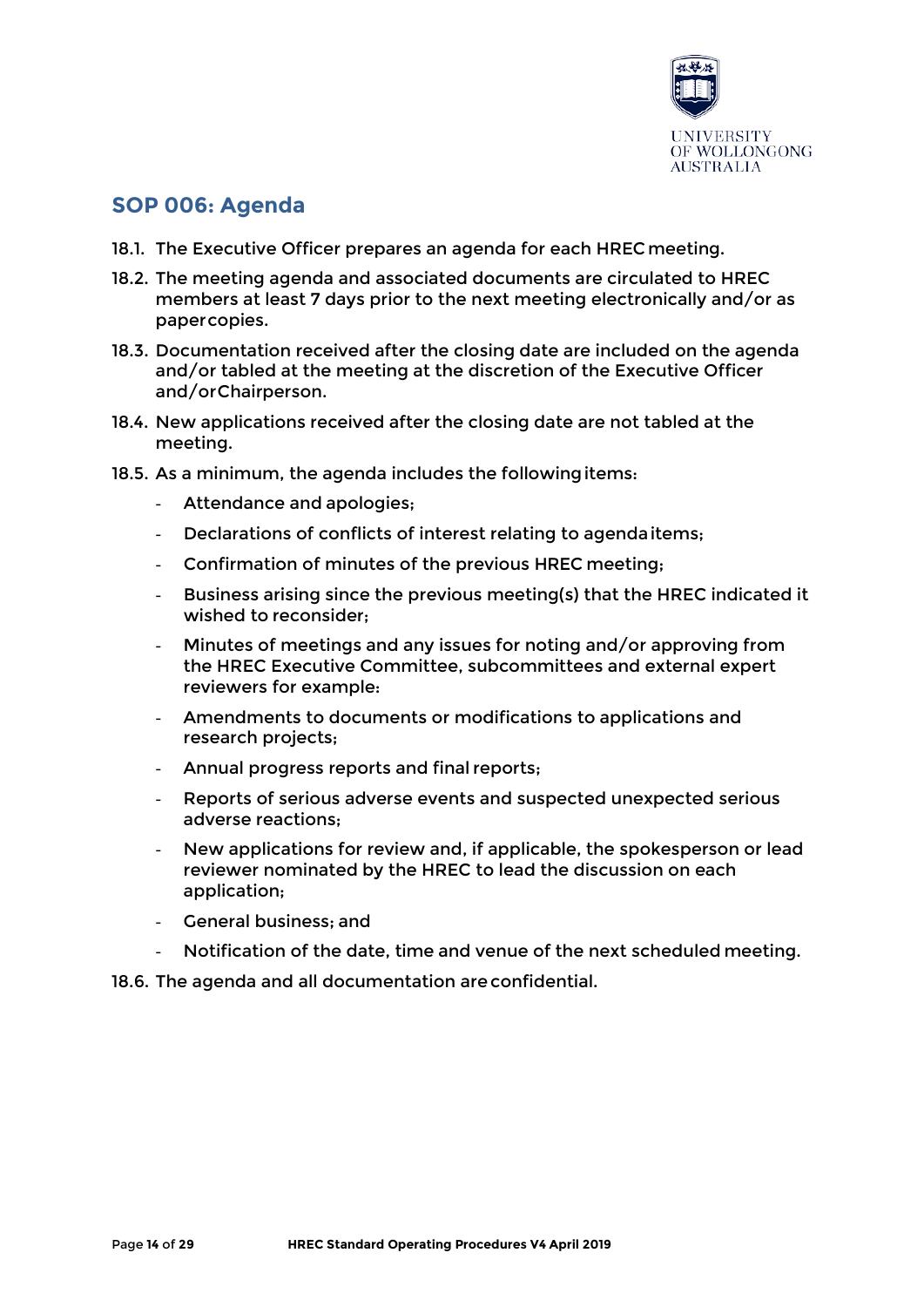

## **SOP 007: Lead reviewers**

- 7.1. The HREC has the discretion to appoint one or more members as lead reviewers for the HREC meeting or the subcommittee meeting for each application.
- 7.2. Allocation of applications to lead reviewers is made by the Executive Officer in consultation with the Chairperson, as necessary.
- 7.3. The lead reviewer is provided with a copy of the application and other supporting documentation which they have been allocated toreview.
- 7.4. The specific role undertaken by the lead reviewer both at the meeting and following the meeting is at the discretion of the HREC.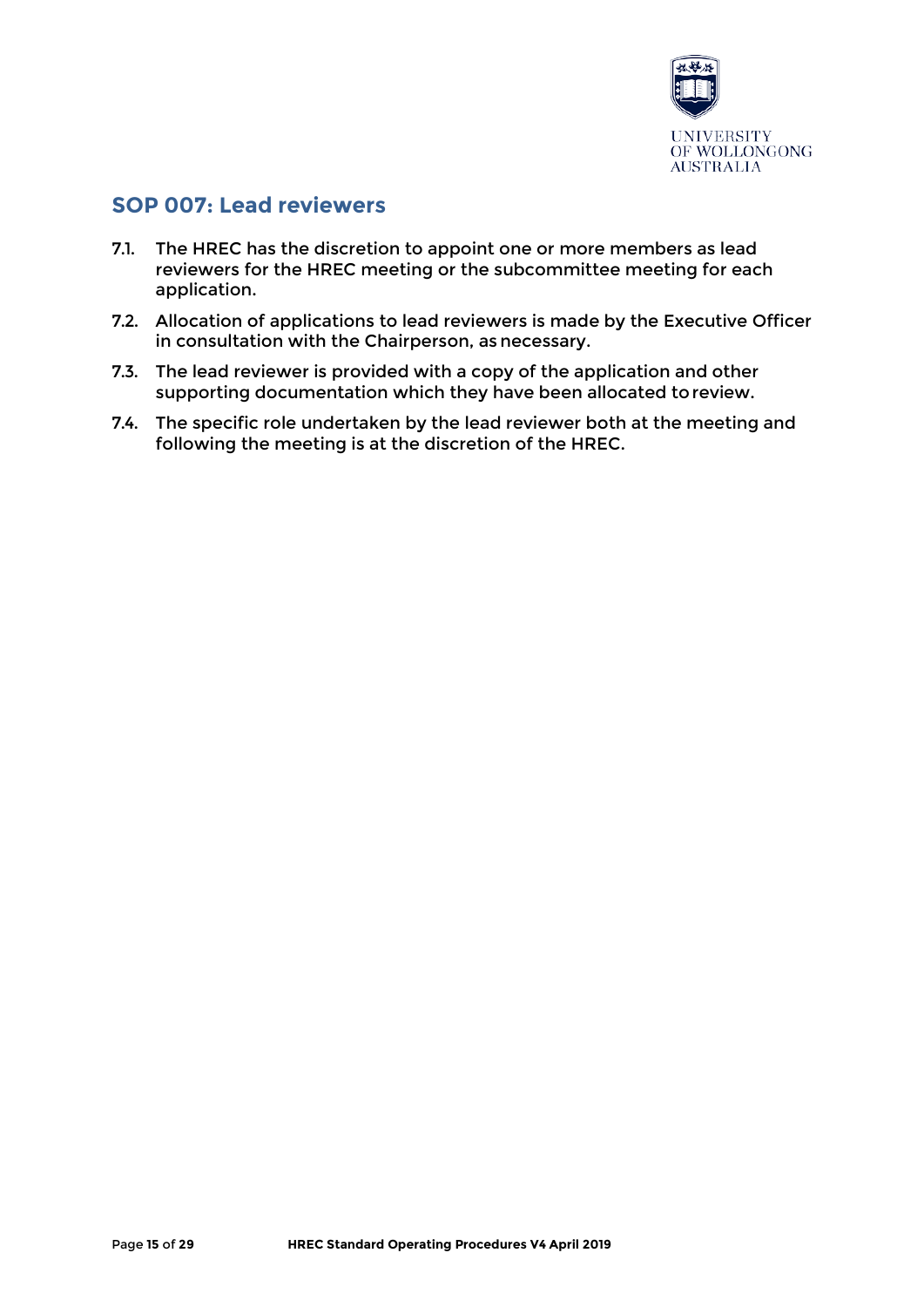

# **SOP 008: Attendance of the Co-ordinating Investigator**

- 8.1. At the request of the HREC Chairperson, the Co-ordinating Investigator is invited to make formal presentation or to respond directly to requests from the HREC for further information, clarification orreassurance.
- 8.2. Where the Co-ordinating Investigator is unable to attend, another key investigator or collaborator is invited to attend, if appropriate. Representatives of the sponsor are not to attend the meeting in place of the Co-ordinating Investigator. Other members of the research team may attend with the Co-ordinating Investigator.
- 8.3. The Co-ordinating Investigator attends the meeting in person or via telephone or videoconference.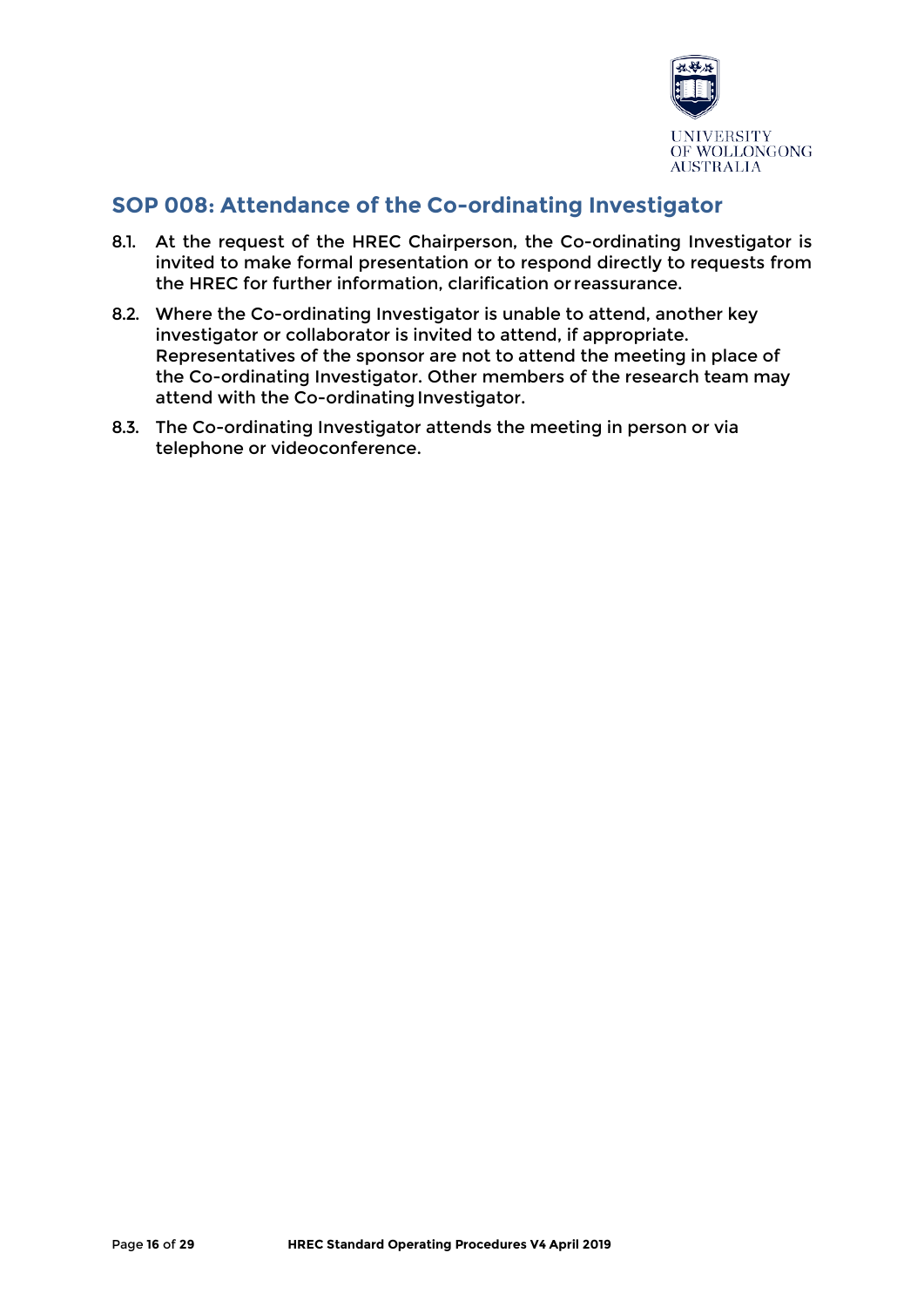

## **SOP 009: Quorum requirements**

- 9.1. A quorum is required at each meeting for the HREC to reach a final decision on any agenda item. The quorum for meetings is at least one member from each category as specified in the National Statement attending in person or via telephone or videoconference.
- 9.2. A meeting can proceed where there is less than a full attendance of the minimum membership at a meeting but only if the Chairperson is satisfied "that the views of those absent who belong to the minimum membership have been received and considered", for instance through prior submission of writtencomments.
- 9.3. Where a quorum is not reached, the HREC will not commence, continue or conclude discussion with the purpose of reviewing an application. The HREC has the discretion to proceed with other business on the agenda as if it were an HREC Executive Committee meeting, provided that the Chairperson (or Deputy Chairperson or alternate Deputy Chairperson) and at least one other member is present.
- 9.4. Where the Executive Officer of an HREC is concerned that a forthcoming meeting will not be attended by a quorum of members the Executive Officer notifies the Chairperson and the following options areconsidered:
	- a) Postponing and re-arranging the meeting;or
	- b) Cancelling the meeting.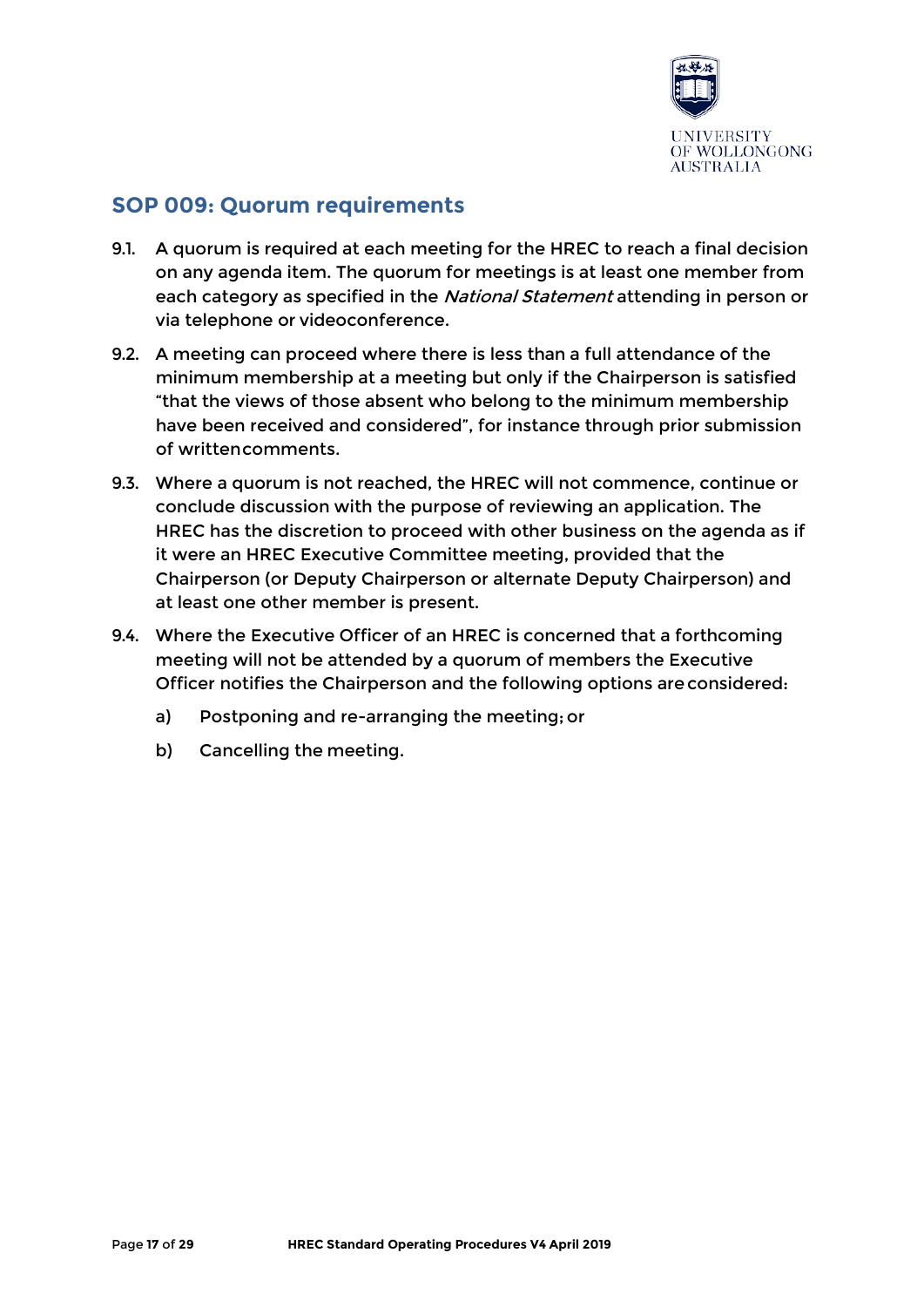

## **SOP 010: External expert reviewers**

- 10.1. An HREC unable to make a decision on an application or without the necessary expertise is able to consult experts identified in the area by the Chairperson and/or the Executive Officer.
- 10.2. Advice from other external expert reviewers is sought through the following procedures
	- a) Notification is sent to the Co-ordinating Investigator either before or following the HREC meeting explaining that a final decision will not be made on the application until advice is obtained from an expert reviewer. The letter notifies the Co-ordinating Investigator of the issues of concern to the HREC, but does not request further information or clarification. In circumstances where expert scientific opinion is sought, the Co-ordinating Investigator is given the option to identify experts to whom theyobject.
	- b) A suitable expert reviewer is identified by the Chairperson/Executive Officer or by the HREC during the meeting.
	- c) The Chairperson or Executive Officer initially contacts the prospective expert reviewer(s) by telephone or email to establish whether they are available to provide expert advice within the required time frame and that they have no connection with the research that might give rise to a conflict of interest. The expert reviewer is advised about confidentialityrequirements.
	- d) The Executive Officer specifies in writing the issues of concern to the HREC and the expert advice required, and requests written advice and/or attendance (but not voting) at the HREC meeting. The Executive Officer ensures that the expert reviewer declares any conflict of interest and signs a declaration and confidentiality agreement.
- 10.3. A copy of the application form is provided together with any supporting documentation required by the expert reviewer. The HREC, or HREC Executive Committee or subcommittee as appropriate, considers the advice of the expert reviewer and makes an independent decision on the ethical and scientific acceptability of the application. The advice is recorded in theminutes.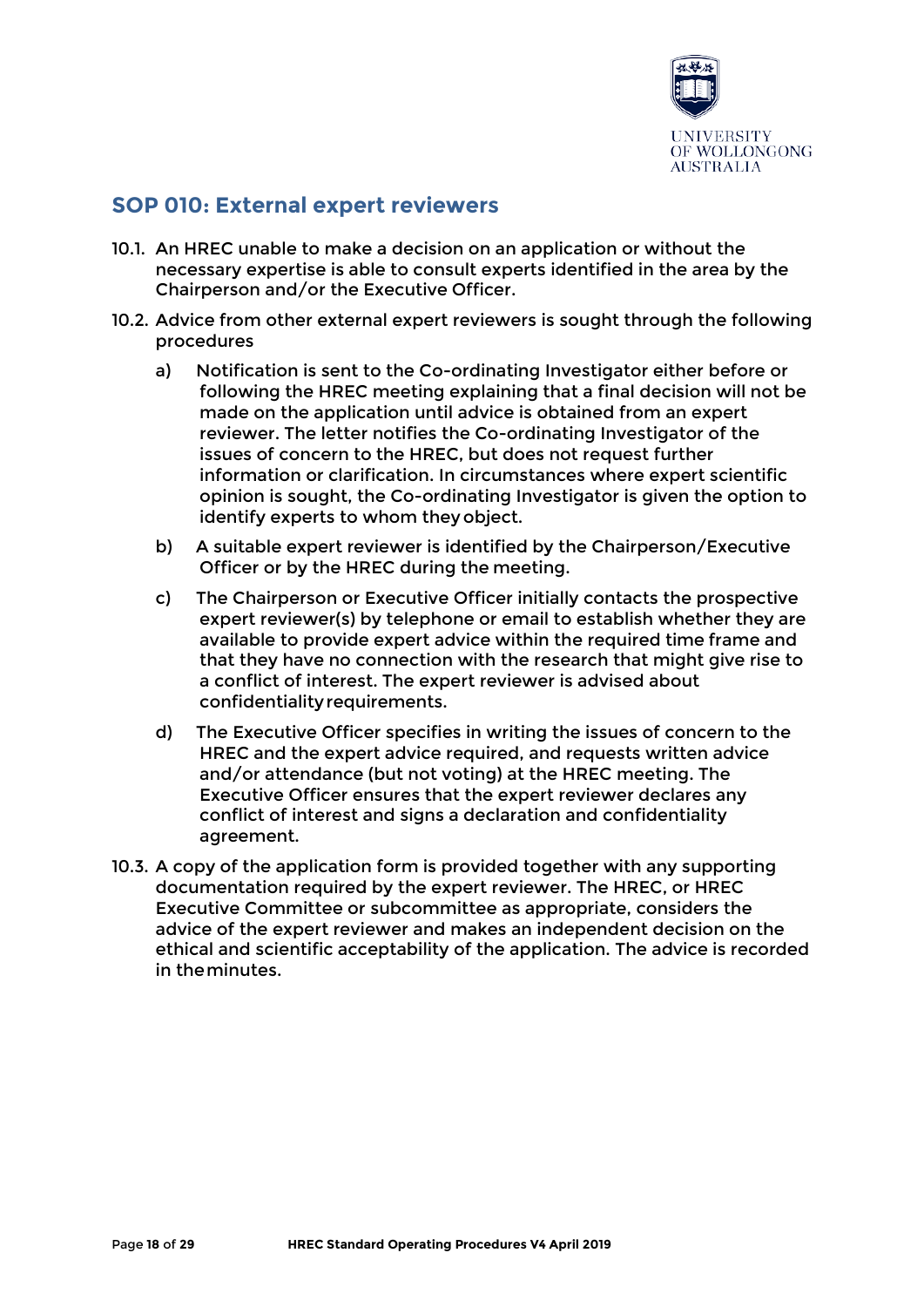

# **SOP 011: Declaration of interest**

- 11.1. An HREC member declares to the HREC any conflicts of interest they have in relation to an application for ethical and scientific review or any other matter for consideration at that meeting. Conflict of interest includes financial interests, personal, professional or institutional benefits or advantages that depend significantly on the research outcomes.
- 11.2. Declarations are made orally at the meeting prior to the matter being considered or in writing to the Chairperson prior to the meeting. The HREC determines whether the level of interest results in:
	- a) A substantial conflict of interest: a member is excluded from the meeting where there is a substantial conflict of interest until the HREC has concluded consideration of the matter. Being an investigator on a research project is considered to represent a substantial conflict of interest.
	- b) A non-substantial conflict of interest: the member has the discretion to leave during the discussion of the matter.
- 11.3. The minutes record declaration of interest and the decision of the HREC on the procedures to be followed.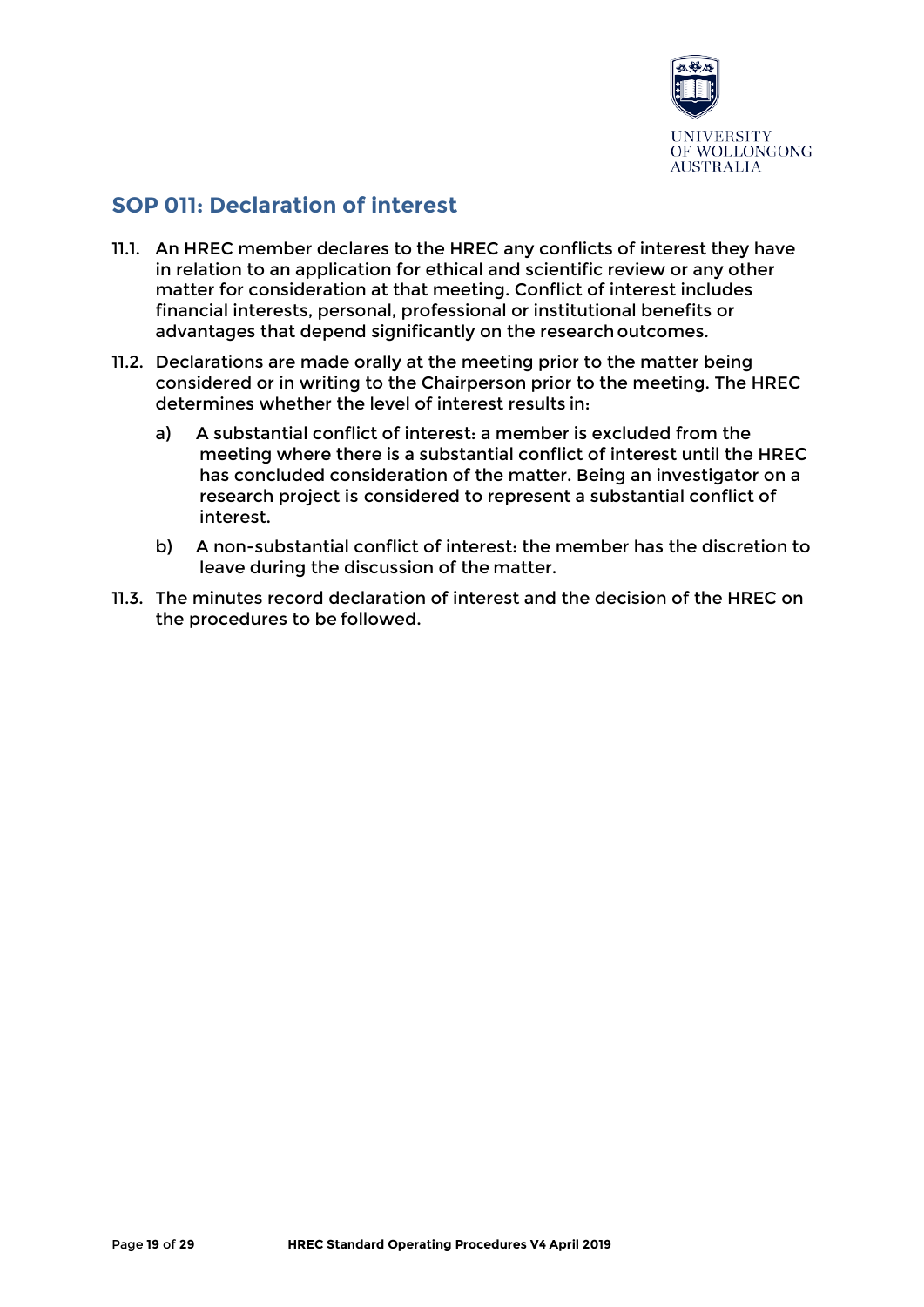

# **SOP 012: Confidentiality**

## **Confidentiality of meetings**

- 12.1. The confidentiality of HREC proceedings is essential as:
	- a) Members do not sit on the HREC in a representativecapacity;
	- b) Applications need to be discussed freely; and
	- c) Applications may have commercial implications.
- 12.2. HREC meetings are held in private and members are encouraged to raise matters of concern.
- 12.3. Confidentiality is addressed in two ways:
	- a) The HREC Terms of Reference; and
	- b) Members signing a statement of undertaking uponappointment.
- 12.4. Attendance of visitors or observers at a meeting, as appropriate and approved by the Chairperson, is conditional on the attendee signing a confidentiality agreement.

## **Confidentiality of applications**

- 12.5. Applications, supporting documentation and correspondence are treated confidentially.
- 12.6. External expert reviewers providing advice to the HREC are asked to sign a confidentiality agreement.
- 12.7. HREC correspondence is addressed to the Co-ordinating Investigator and sent to the Co-ordinating Investigator or the relevant contact person identified on the application form. Correspondence is not released to the sponsor or any other parties.
- 12.8. Co-ordinating Investigators forward information about matters raised in the ethical review to sponsors or other parties wherenecessary.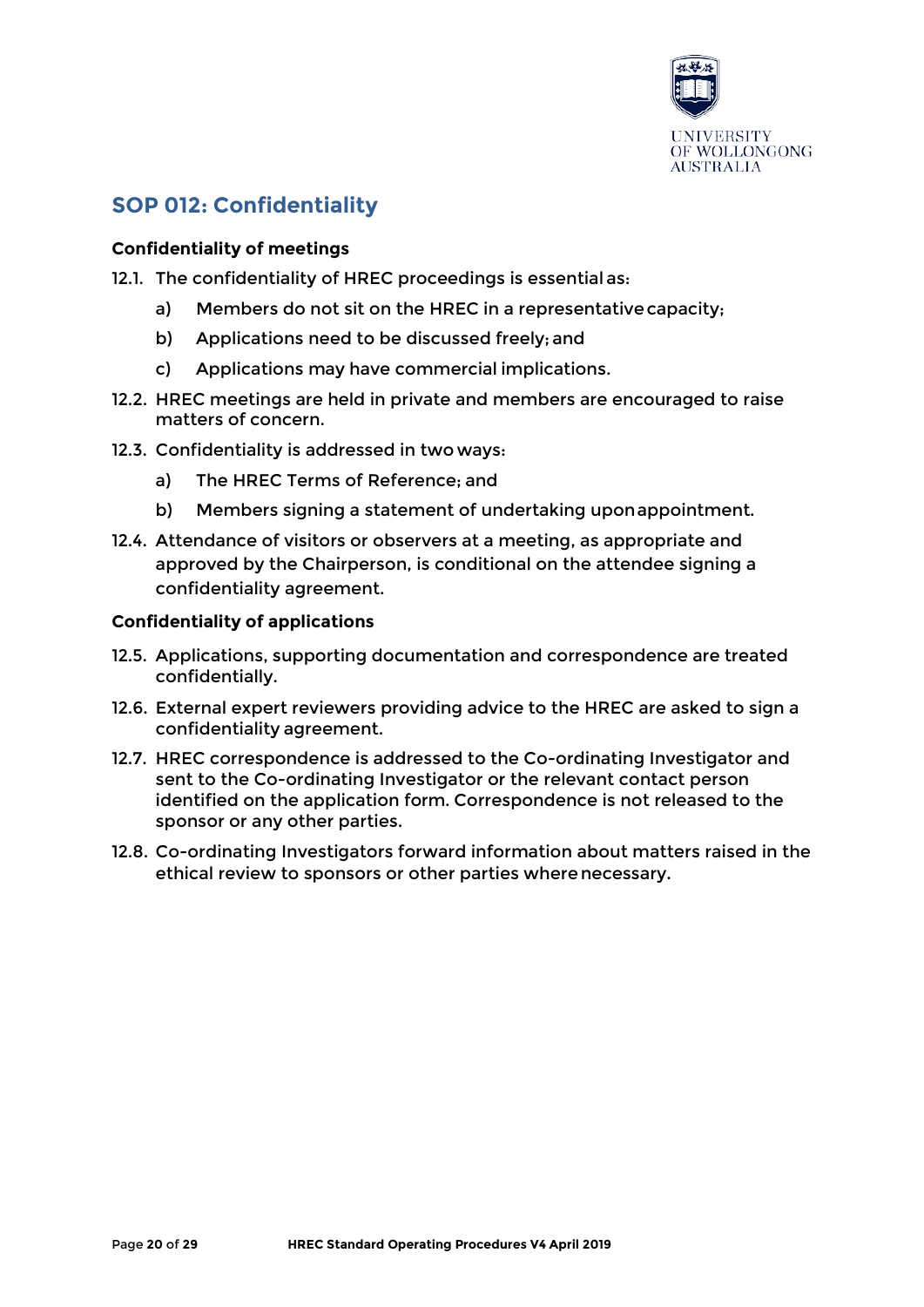

# **SOP 013: Decision making**

- 13.1. Members present are allowed reasonable opportunity to express relevant views on matters on the agenda.
- 13.2. The HREC endeavours to reach a decision concerning the ethical and scientific acceptability of a research project by unanimousagreement.
- 13.3. Where a unanimous decision is not reached, the Chair will need to facilitate the expression of opinion from all members, identify points of agreement and of disagreements and judge when a sufficient degree of general agreement has been reached.
- 13.4. Any significant minority view (i.e. 2 or more members) is noted in the minutes.
- 13.5. Discussions of significant issues and decisions are recorded in the minutes. Where members wish, a record of their formal dissent from the decision of the HREC is recorded in the minutes.
- 13.6. To encourage free and open discussion and to emphasise the collegiate character of the HREC, particular views are not attributed to particular individuals in the minutes, except in circumstances where a member seeks to have their opinions or objections recorded.
- 13.7. An HREC member unable to attend a meeting may submit comments in writing on agenda items to the Executive Officer or Chairperson prior to the meeting. Submission of written comments is recorded in theminutes.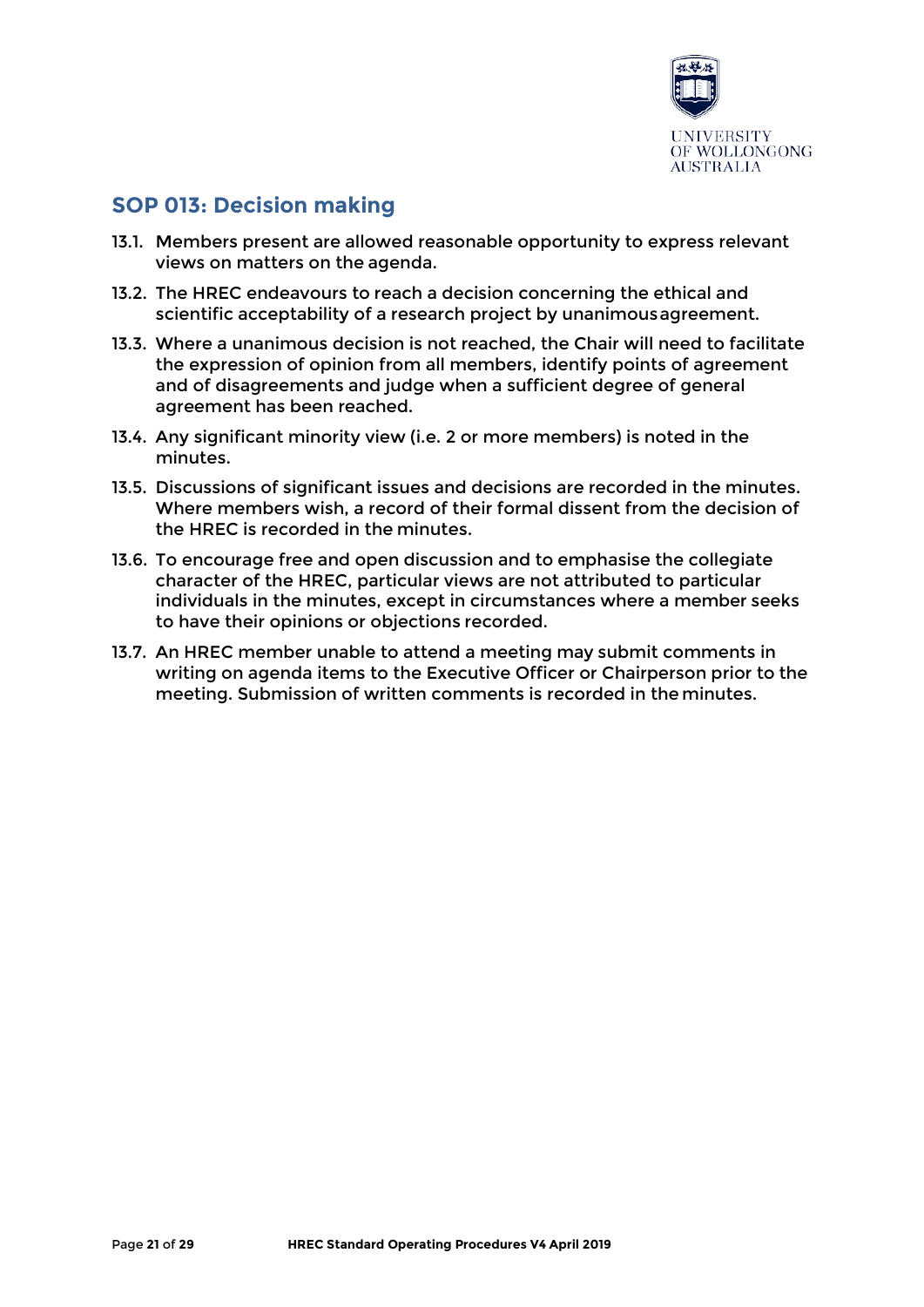

# **SOP 014: Decisions available to the HREC**

- 14.1. The HREC selects one of the following decisions on any application reviewed at a meeting and the decision is recorded in theminutes:
	- a) Approve the application as being ethically and scientificallyacceptable;
	- b) Request modification or further information/clarification;
	- c) Seek further advice from external expert reviewer(s);or
	- d) Reject the application.
- 14.2. The Chairperson ensures that one of the above decisions is made on every application considered at an HREC meeting.
- 14.3. Where the HREC decides that further information or clarification is required, the Chairperson ensures that:
	- a) Further information or clarification required is specifically identified at the meeting; and
	- b) Delegation of responsibility for considering the further information or clarification and confirming the final HREC opinion is clearly agreed, i.e. the information will need to be re-submitted to the full HREC, a number of HREC members or the HREC Executive Committee.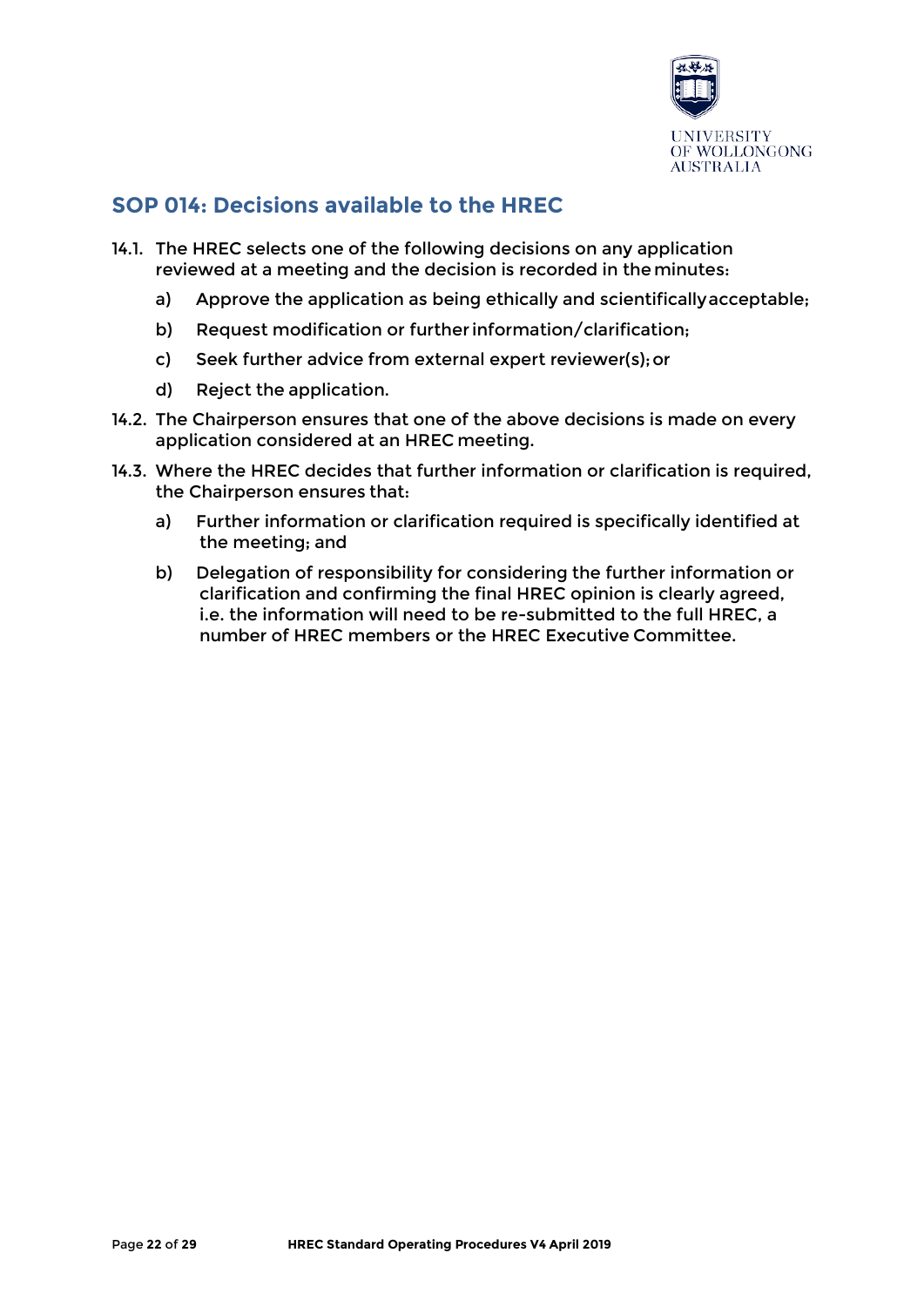

## **SOP 015: Minutes**

- 15.1. The Executive Officer prepares the minutes of the HREC meeting in consultation with the Chairperson and other members as necessary. The minutes are subsequently approved by the Chairperson within 10 working days of the meeting.
- 15.2. The minutes reflect each item listed for discussion on theagenda:
	- a) Attendance and apologies;
	- b) Declarations of conflicts of interest relating to agendaitems;
	- c) Confirmation of minutes of the previous HREC meeting;
	- d) Business arising since the previous meeting(s) that the HREC indicated it wished to reconsider;
	- e) Minutes of meetings and any issues for noting and/or approving from the HREC Executive Committee, subcommittees and external expert reviewers;
	- f) Amendments to documents or modifications to applications and research projects;
	- g) Annual progress reports and final reports; and
	- h) Reports of serious adverse events and suspected unexpected serious adverse reactions.
	- i) HREC deliberations and decisions on new applications, whether in the maintext of the minutes or in attachments:
		- Submission of written comments by members;
		- Summaries of the advice given by expert or lead reviewers;
		- Summaries of the main issues considered;
		- Decisions of the HREC on the application; and
		- Formal dissent from the decision of the HREC by a member and the reason for it and/or any significant minority views (i.e. 2 or more members)
	- j) General business; and
	- k) Notification of the date, time and venue of the next scheduled meeting.
- 15.3. The minutes are submitted at the next meeting of the HREC for ratification as a true record. Members are given the opportunity to seek amendments to the minutes prior to their finalisation.
- 15.4. The minutes are confidential to the HREC and are not disclosed to investigators or sponsors.
- 15.5. The minutes of HREC meetings are made available to the Chief Executive or their delegate and, upon request, to the Research Governance Officer of the site where the research is to be conducted.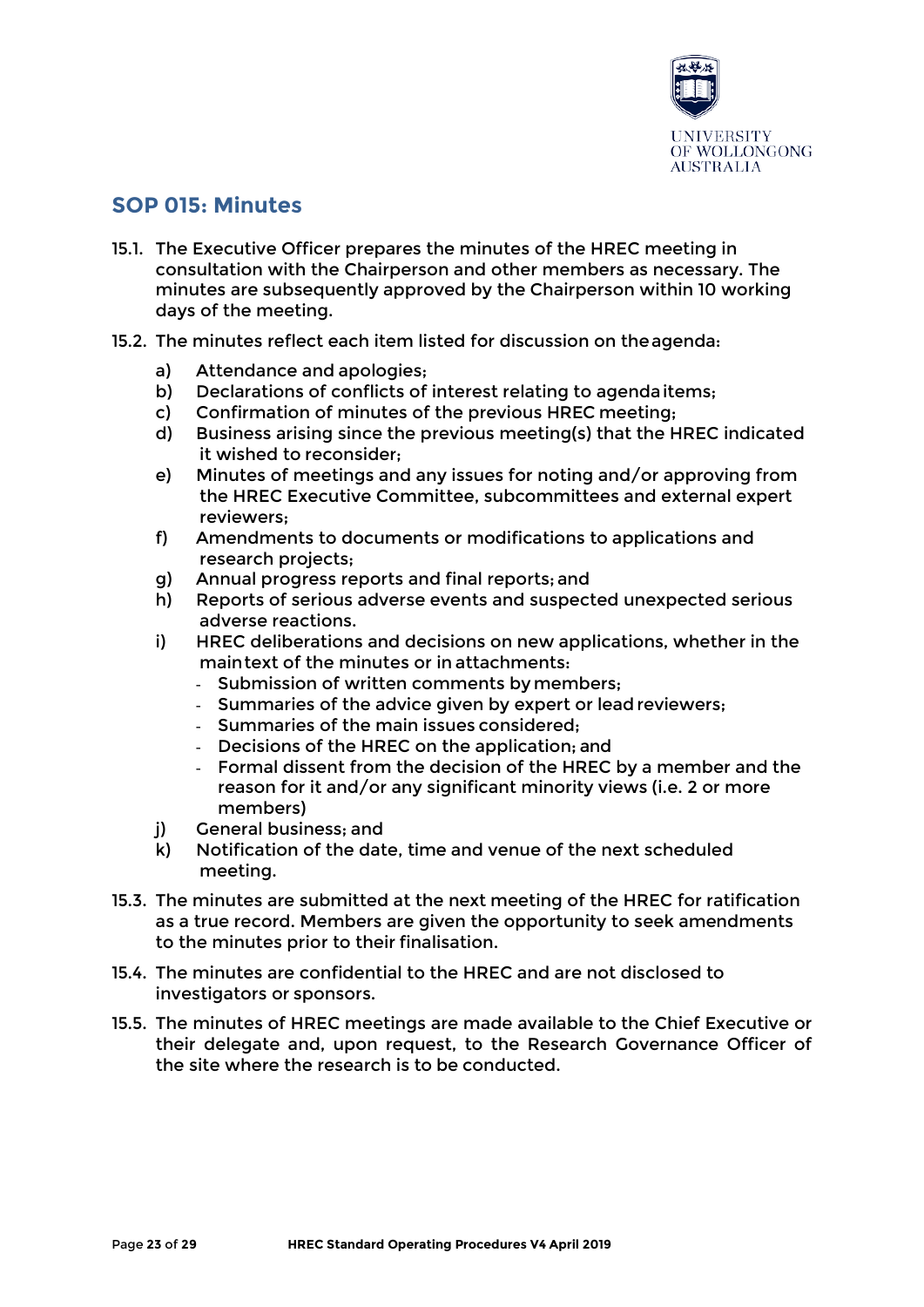

# **SOP 016: Duration of HREC approval**

- 16.1. HREC approval applies for a period of one year, except where action is taken to suspend or terminate the decision.
- 16.2. The application to extend the duration of the research project is submitted by the Co-ordinating Investigator as a progress report/renewal request for review by the Executive Committee in the first instance.
- 16.3. HREC approval for an extension applies for a further one year, except where action is taken to suspend or terminate the decision.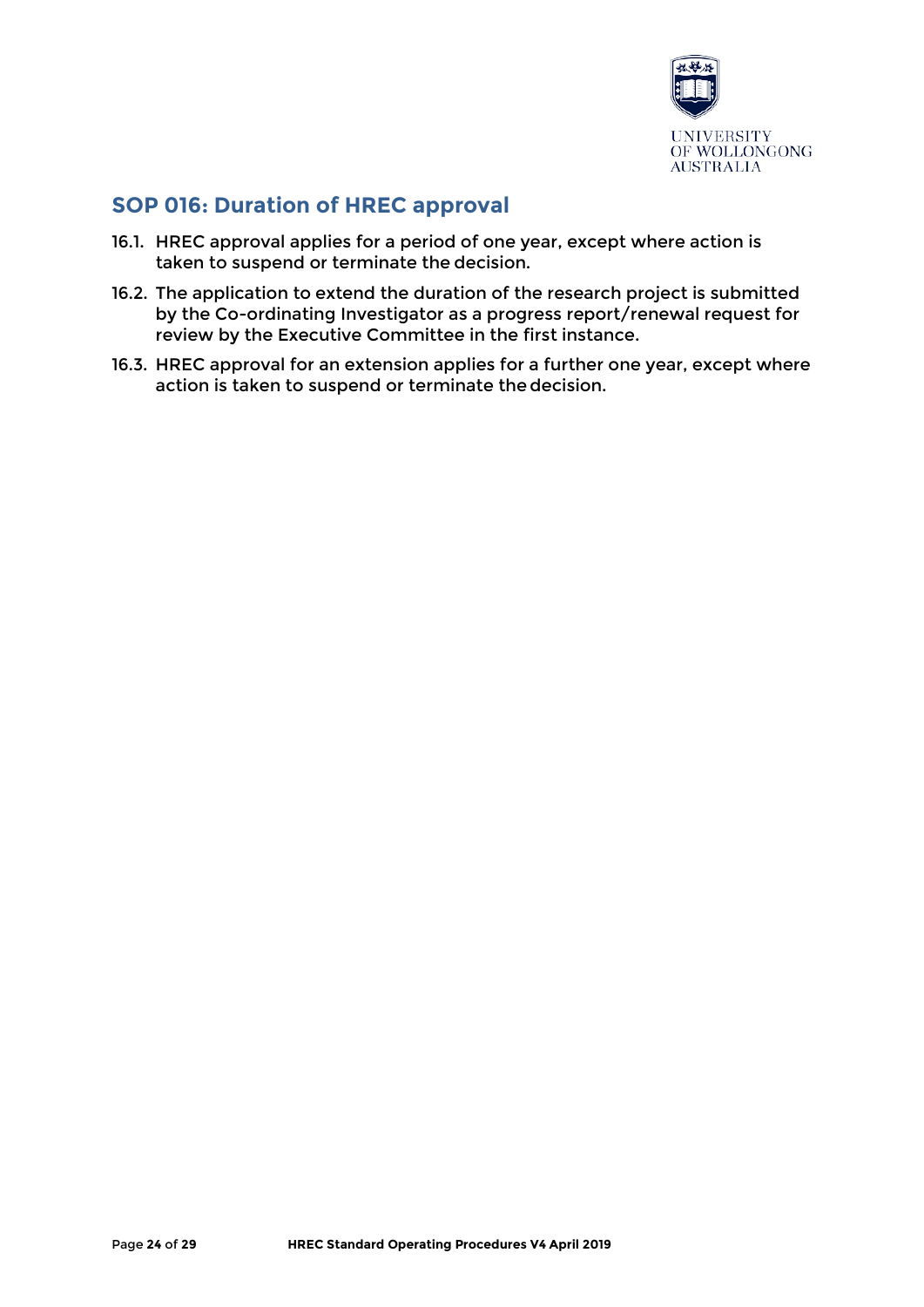

# **SOP 017: HREC reporting requirements**

- 17.1. The ratified minutes of each HREC meeting are forwarded to the Chief Executive or delegate.
- 17.2. The HREC provides an annual report to the Chief Executive or delegate, DVC (R&I) and RIC which includes:
	- a) Membership/membership changes;
	- b) Number of meetings;
	- c) Number of research projects reviewed, approved andrejected;
	- d) Monitoring procedures for ethical aspects of research in progress and issues identified by the HREC in undertaking its monitoringrole;
	- e) Description of any appeals and complaints received and theiroutcome;
	- f) Description of any research where HREC approval has been suspended or withdrawn and the reasons for this action;
	- g) General issues including advice on strategies to promote awareness of the ethical conduct of human research in the institution; and
	- h) Resources to assist the HREC in fulfilling its role.
- 17.3. The HREC completes and submits reports on behalf of the UOW & the Public Health Organisation to the:
	- a) Australian Health Ethics Committee (AHEC) in accordance with the requirements of the NHMRC;
	- b) NSW Privacy Commissioner in accordance with the requirements of the Health Records and Information Privacy Act 2002 (NSW);
	- c) Certified Institution Annual Report to the National Health and Medical Research Council (NHMRC), and any other reports as required.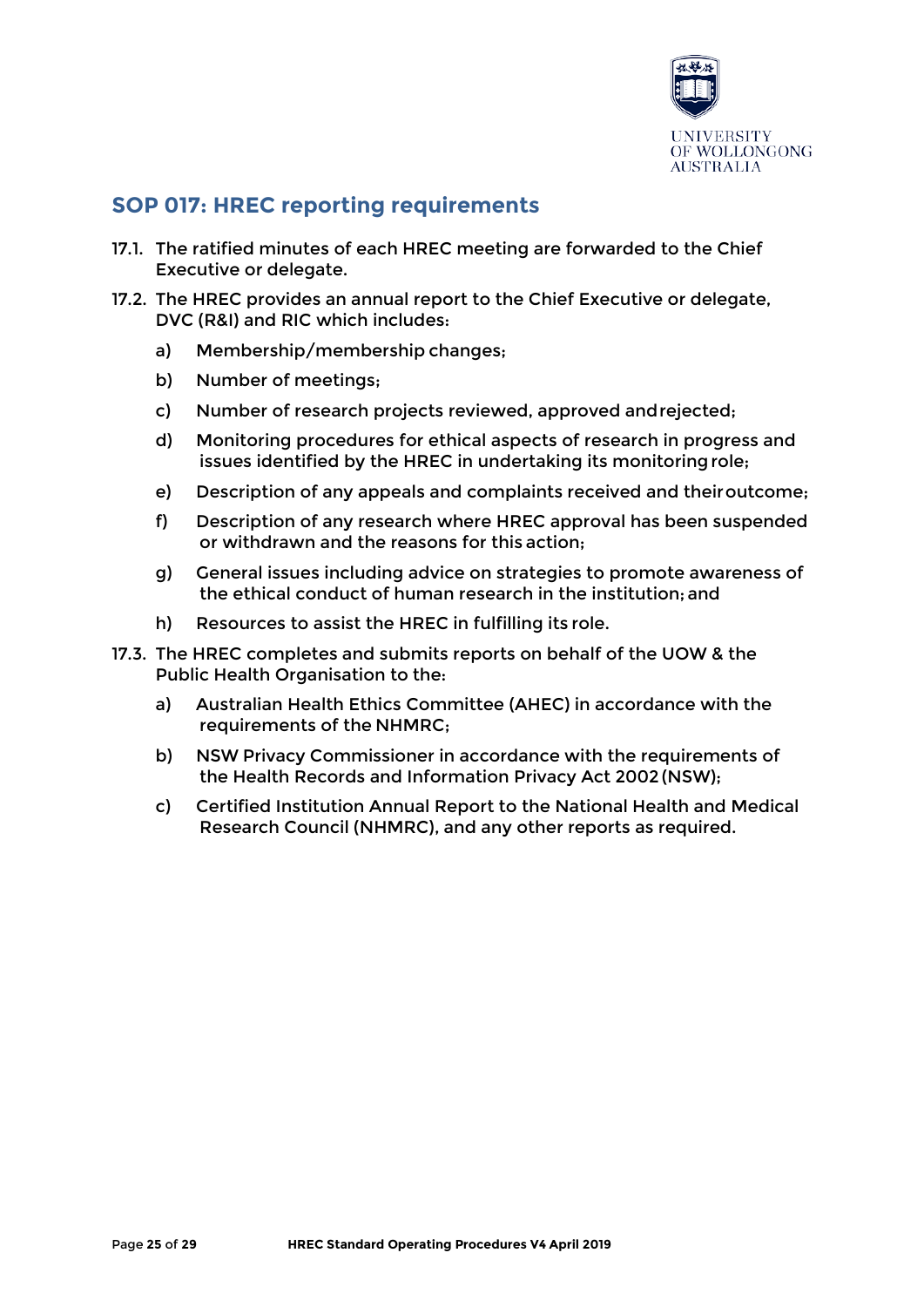

# **SOP 018: Clinical Trial Notification and Clinical Trial Exemption schemes**

- 18.1. Unapproved therapeutic goods have undergone limited or no evaluation of quality, safety or efficacy by the Therapeutic Goods Administration (TGA). Use of these products is considered to be experimental and potentially carries risks that have not been defined in the Australiancontext.
- 18.2. There are two schemes under which clinical trials involving a new therapeutic good or new uses of a therapeutic good can be conducted in Australia: theClinical Trial Notification (CTN) scheme and the Clinical Trial Exemption (CTX) scheme.
- 18.3. The investigator's obligations under the Therapeutic Goods Act 1989 and application forms to conduct clinical trials under the CTN or CTX scheme are detailed at[:https://www.tga.gov.au/clinical-trials](https://www.tga.gov.au/clinical-trials)

## **CTN HREC application requirements**

- 18.7. The CTN Scheme is a notification Scheme.
- 18.8. The investigator/sponsor completes and submits all sections of the CTN form online to the TGA before submission to the HREC.
- 18.9. The TGA does not evaluate any data relating to the clinical trial at the time of submission. The HREC reviews the scientific validity of the trial design, the balance of risk versus harm of the therapeutic good, the ethical acceptability of the trial process, and approves the trial protocol.
- 18.10. The following details are considered in the HREC review:
	- Investigational product;
	- Comparator product (if applicable);
	- All other drugs administered as part of the trial (approved and unapproved);
	- Trial site;
	- Sponsor: and
	- Investigator.
- 18.11. The institution or organisation at which the trial will be conducted, referred to as the 'Approving Authority', gives the final approval for the conduct of the trial at the site, having due regard to advice from the HREC.
- 18.12. The HREC is responsible for monitoring the conduct of the trial.

## **CTX HREC application requirements**

- 18.13. The CTX Scheme is an approval process.
- 18.14. The application is a paper-based form, Part 1 and Part 2, which must be completed by the investigator/sponsor and submitted to the TGA via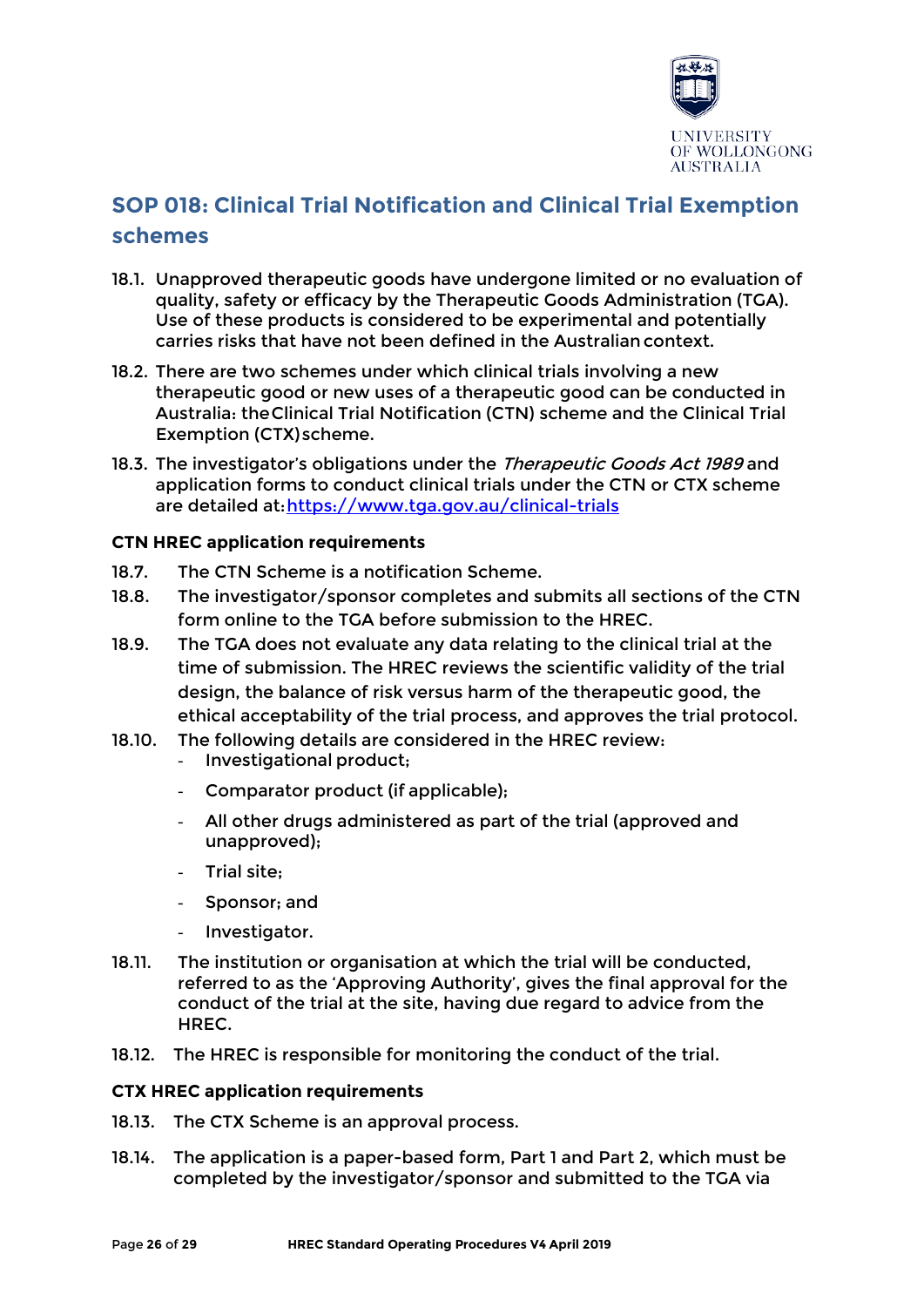

post.

- 18.15. The TGA evaluates summary information about the product including relevant, but limited, scientific data prior to the start of a trial.
- 18.16. The HREC is responsible for considering the scientific and ethical issues of the proposed trial protocol.

## **For single-centre research projects**

- 18.17. The CTX Part 2 form, signed by the Co-ordinating Investigator, is provided to the HREC at the time of submission of a new application.
- 18.18. If the application is approved, the HREC signs the CTX form at section 3 and returns it to the Co-ordinating Investigator or the Research Governance Officer.

## **For multi-centre research projects**

- 18.19. The CTX Part 2 form, signed by each Principal Investigator for each site, is provided to the HREC at the time of submission of a new application.
- 18.20. The lead HREC is provided with either:
	- a) Multiple forms a CTX form for each site at which the research project will be conducted; or
	- b) One CTX form with a separate page for each trial site (section 1.5), Principal Investigator (section 2), and Approving Authority (section 4).
- 18.21. If the application is approved, the lead HREC signs the CTN or CTX form(s) at section 3, and returns the signed form(s) to the Co-ordinating Investigator with the HREC approval letter for dissemination to Principal Investigators. The Principal Investigator submits this to the site Research Governance Officer.
- 18.22. Where only one CTX form has been submitted to the HREC for a multicentre project, the trial cannot commence at any site until signatures have been obtained from all Approving Authorities.

## **Adding trial sites following initial notification to the TGA**

18.4. For additional trial sites which have not been included in the original application to the HREC, a new complete CTX form is required. This form must indicate that its purpose is to add a trial site at section 1.3 (CTX) of the form.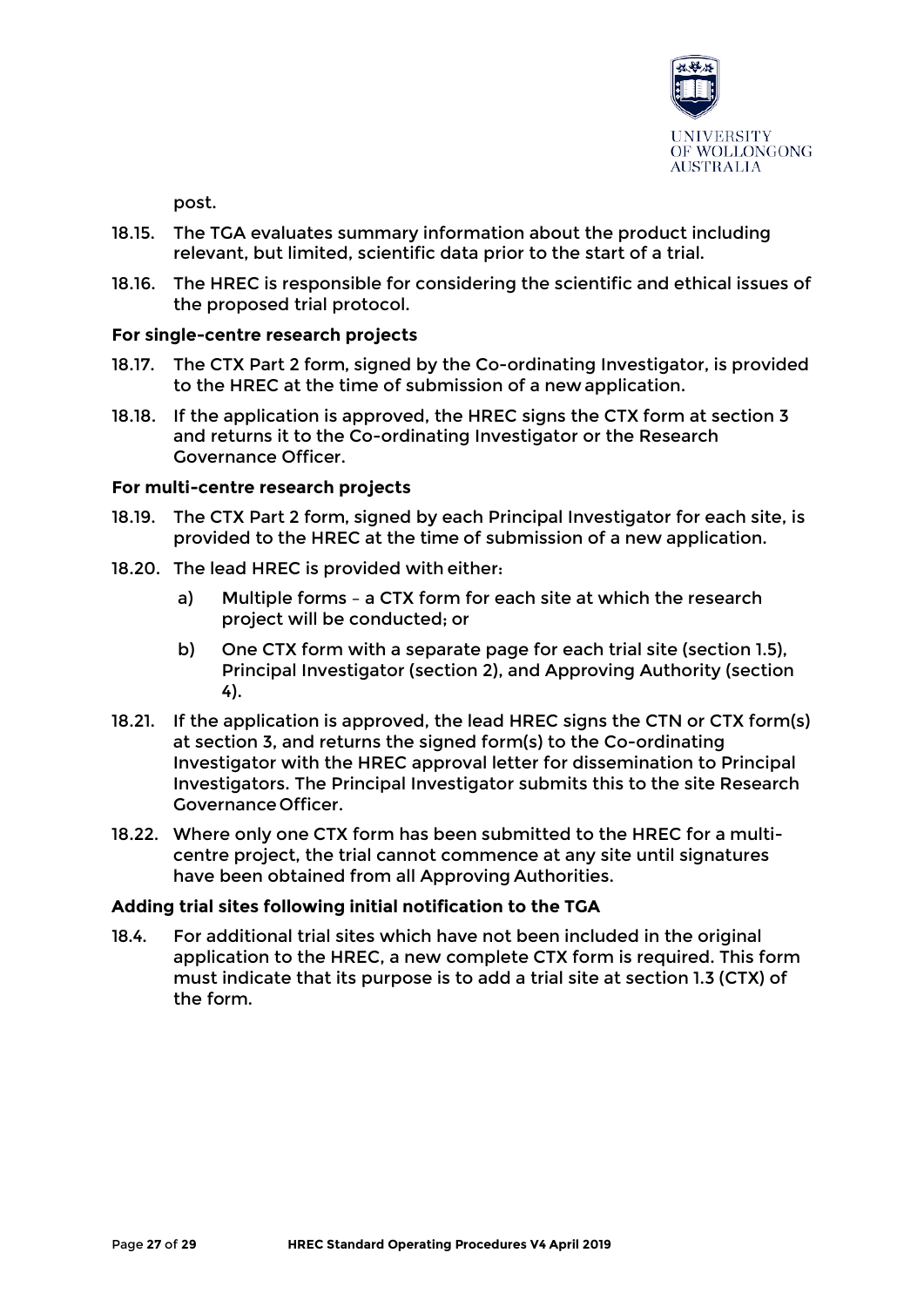

# **SOP 019: Authorised Prescriber applications**

- 19.1. In accordance with the Therapeutic Goods Act 1989, Therapeutic Goods Regulations 1990 and Therapeutic Goods (Medical Devices) Regulations 2002, the Therapeutic Goods Administration (TGA) is able to grant to a medical practitioner authority to prescribe a specified unapproved therapeutic good or class of unapproved therapeutic goods to specified recipients or classes of recipients (identified by their medical condition). An Authorised Prescriber can then prescribe that product for that condition (also known as the 'indication').
- 19.2. Once a medical practitioner becomes an Authorised Prescriber they do not need to notify the TGA each time they prescribe the unapproved product during the period of approval, however they must report to the TGA the number of patients treated every six months and use of the product must be reported twice yearly. Full details of Authorised Prescribers are available from the TGA at<https://www.tga.gov.au/form/authorised-prescribers>
- 19.3. The legislation requires that the medical practitioner obtains endorsement from the HREC at the institution at which they practise (except where the practitioner can demonstrate that he/she does not have access to an appropriate HREC, in which case endorsement from a specialist college is acceptable). The HREC is responsible for providing a letter of endorsement to be submitted by the medical practitioner to the TGA as part of the practitioner's application. Full details of the HREC responsibilities are provided at <https://www.tga.gov.au/authorised-prescriber-scheme>
- 19.4. When reviewing applications to become an Authorised Prescriber, the HREC needs to assess not only the safety of the product in relation to its proposed use, but also the suitability of the medical practitioner. The HREC considers:
	- a) The indication for which the product will be prescribed;
	- b) Efficacy and safety of the product in relation to its proposed use;
	- c) For medicines, the route of administration and dosage form;
	- d) Clinical justification for use of the product;
	- e) Suitability of the medical practitioner; and
	- f) Patient information about the product and the informed consentform.
- 19.5. If endorsed, the HREC provides a letter to the applicant in the format suggested by the TGA. The HREC imposes conditions on the endorsement, if required, such as:
	- a) Regular reports to the HREC comprising information such as the number of patients prescribed the unapproved product;and
	- b) Reporting of adverse events.
- 19.6. The HREC will review its endorsement of the Authorised Prescriber if it is aware of: